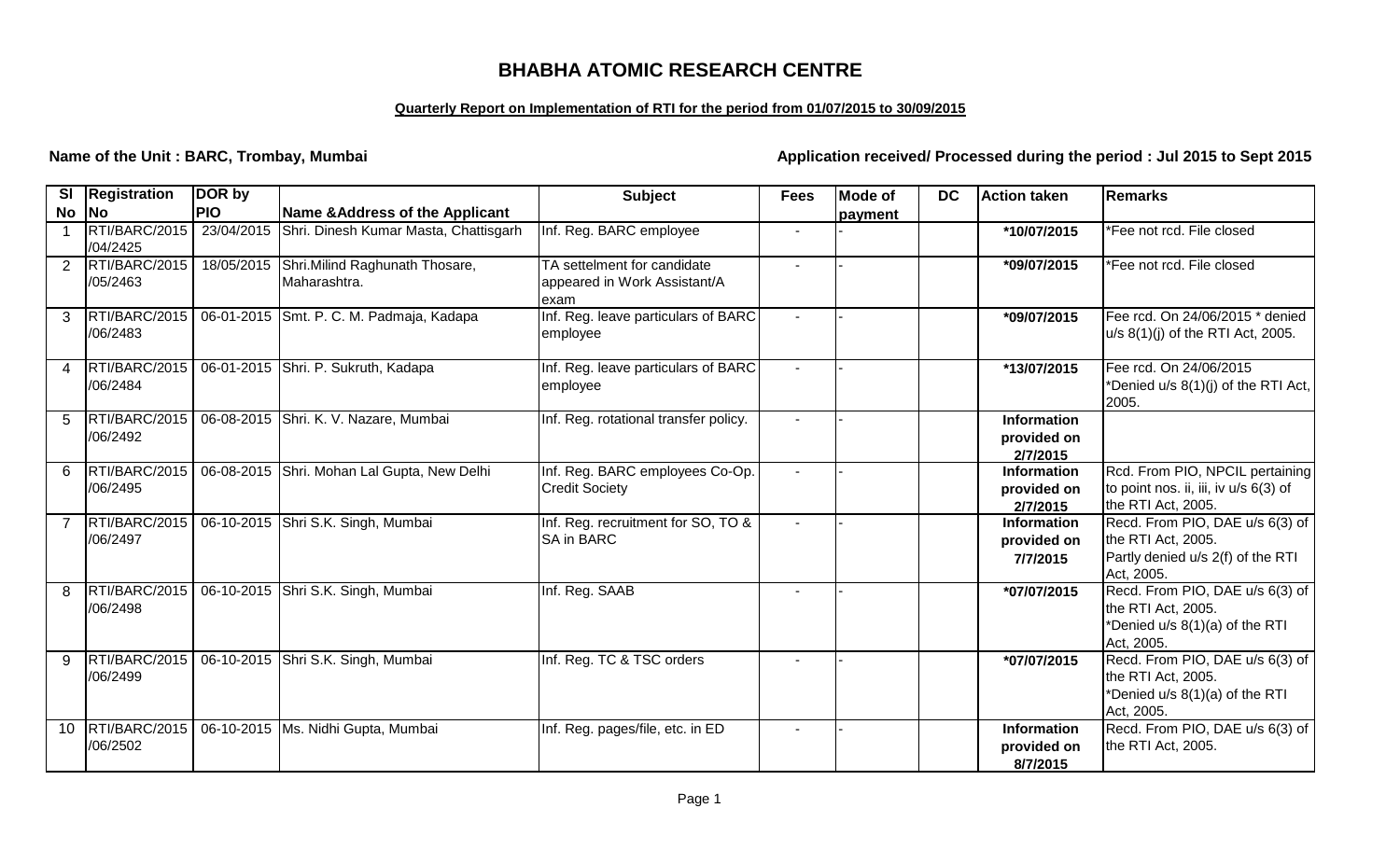| $\overline{\mathbf{S}}$ | Registration                 | DOR by     |                                                    | <b>Subject</b>                                                                                                     | <b>Fees</b>              | <b>Mode of</b> | <b>DC</b> | <b>Action taken</b>                             | Remarks                                                                                                                                                        |
|-------------------------|------------------------------|------------|----------------------------------------------------|--------------------------------------------------------------------------------------------------------------------|--------------------------|----------------|-----------|-------------------------------------------------|----------------------------------------------------------------------------------------------------------------------------------------------------------------|
| <b>No</b>               | $\overline{\mathsf{No}}$     | <b>PIO</b> | Name & Address of the Applicant                    |                                                                                                                    |                          | payment        |           |                                                 |                                                                                                                                                                |
| 11                      | RTI/BARC/2015<br>/06/2503    |            | 06-10-2015 Ms. Nidhi Gupta, Mumbai                 | Copy of APAR of self                                                                                               |                          |                |           | <b>Information</b><br>provided on<br>9/7/2015   | Recd. From PIO, DAE u/s 6(3) of<br>the RTI Act, 2005.                                                                                                          |
|                         | 12 RTI/BARC/2015<br>/06/2504 |            | 06-10-2015   Ms. Nidhi Gupta, Mumbai               | Copy of service book of self                                                                                       |                          |                |           | Information<br>provided on<br>2/7/2015          | Recd. From PIO, DAE u/s 6(3) of<br>the RTI Act, 2005.                                                                                                          |
| 13                      | RTI/BARC/2015<br>/06/2505    |            | 06-10-2015 Ms Nidhi Gupta, Mumbai                  | Copies of official communication<br>and other documents of self                                                    | $\mathbf{r}$             |                |           | Information<br>provided on<br>8/7/2015          | Recd. From PIO, DAE u/s 6(3) of<br>the RTI Act, 2005.                                                                                                          |
| 14                      | RTI/BARC/2015<br>/06/2506    |            | 06-10-2015 Ms. Nidhi Gupta, Mumbai                 | Inf. Of disciplinary authority,<br>appointing authority and appellate<br>authority as per CCS (CCA) rules.         |                          |                |           | <b>Information</b><br>provided on<br>6/7/2015   | Recd. From PIO, DAE u/s 6(3) of<br>the RTI Act, 2005.                                                                                                          |
|                         | 15 RTI/BARC/2015<br>/06/2507 |            | 06-10-2015 Ms. Nidhi Gupta, Mumbai                 | Inf. Reg. personal file and official<br>file of self                                                               |                          |                |           | *06/07/2015                                     | Recd. From PIO, DAE u/s 6(3) of<br>the RTI Act, 2005.* denied u/s<br>$2(f)$ of the RTI Act, 2005                                                               |
|                         | 16 RTI/BARC/2015<br>/06/2509 |            | 06-10-2015 Shri Santosh Varshney, Mumbai           | Copies of documents / educational<br>qualifications pertaining to<br>Controller, BARC and Director,<br><b>BARC</b> |                          |                |           | <b>Information</b><br>provided on<br>9/7/2015   | Recd. From PIO, DAE u/s 6(3) of<br>the RTI Act, 2005.                                                                                                          |
|                         | 17 RTI/BARC/2015<br>/06/2511 |            | 15/06/2015 Shri S. Ramesh Kumar, Madurai.          | Info reg. Radio active probes or<br>material                                                                       |                          |                |           | <b>Information</b><br>provided on<br>7/7/2015   |                                                                                                                                                                |
| 18                      | RTI/BARC/2015<br>/06/2512    |            | 15/06/2015 Ms. Nidhi Gupta, Mumbai.                | info. Reg. rules related to<br>redeployment of a scientific staff                                                  | $\sim$                   |                |           | *02/07/2015                                     | Recd. From PIO, DAE u/s 6(3) of<br>the RTI Act, 2005. *Denied u/s<br>2(f) of the RTI Act, 2005                                                                 |
|                         | 19 RTI/BARC/2015<br>/06/2513 |            | 15/06/2015 Shri S.G Gaikar, Mumbai.                | info. Reg. BARC employee                                                                                           | $\sim$                   |                |           | *2/07/2015                                      | *Denied u/s 8(1) (j) of the RTI<br>Act, 2005                                                                                                                   |
| 20                      | RTI/BARC/2015<br>/06/2515    | 19/6/2015  | Shri Manoj M. Panchal, Mumbai                      | Information regarding canteen                                                                                      | $\overline{\phantom{a}}$ |                |           | $\sqrt{\frac{1}{24}}$ 4/06/2015                 | Rcd. From PIO, NPCIL u/s 6(3)<br>of the RTI Act, 2005 pertaining to<br>point nos. 3 & 4.<br>"Trfd. To US(SUS) & CPIO,<br>DAE u/s 6(3) of the RTI Act,<br>2005. |
| 21                      | RTI/BARC/2015<br>/06/2516    | 19/6/2015  | Shri Puwar Dhairyapalsinh Narpatsinh,<br>Tamilnadu | Information regarding promotion<br>norms for SO/C to SO/D                                                          |                          |                |           | <b>Information</b><br>provided on<br>17/07/2015 |                                                                                                                                                                |
| 22                      | RTI/BARC/2015<br>/06/2517    | 19/6/2015  | Shri S.K. Das, Nagpur                              | Information regarding interview for<br>SO/F and promotion norms for<br>$SO/H+$                                     |                          |                |           | <b>Information</b><br>provided on<br>8/7/2015   | Recd. From PIO, DAE u/s 6(3) of<br>the RTI Act, 2005.                                                                                                          |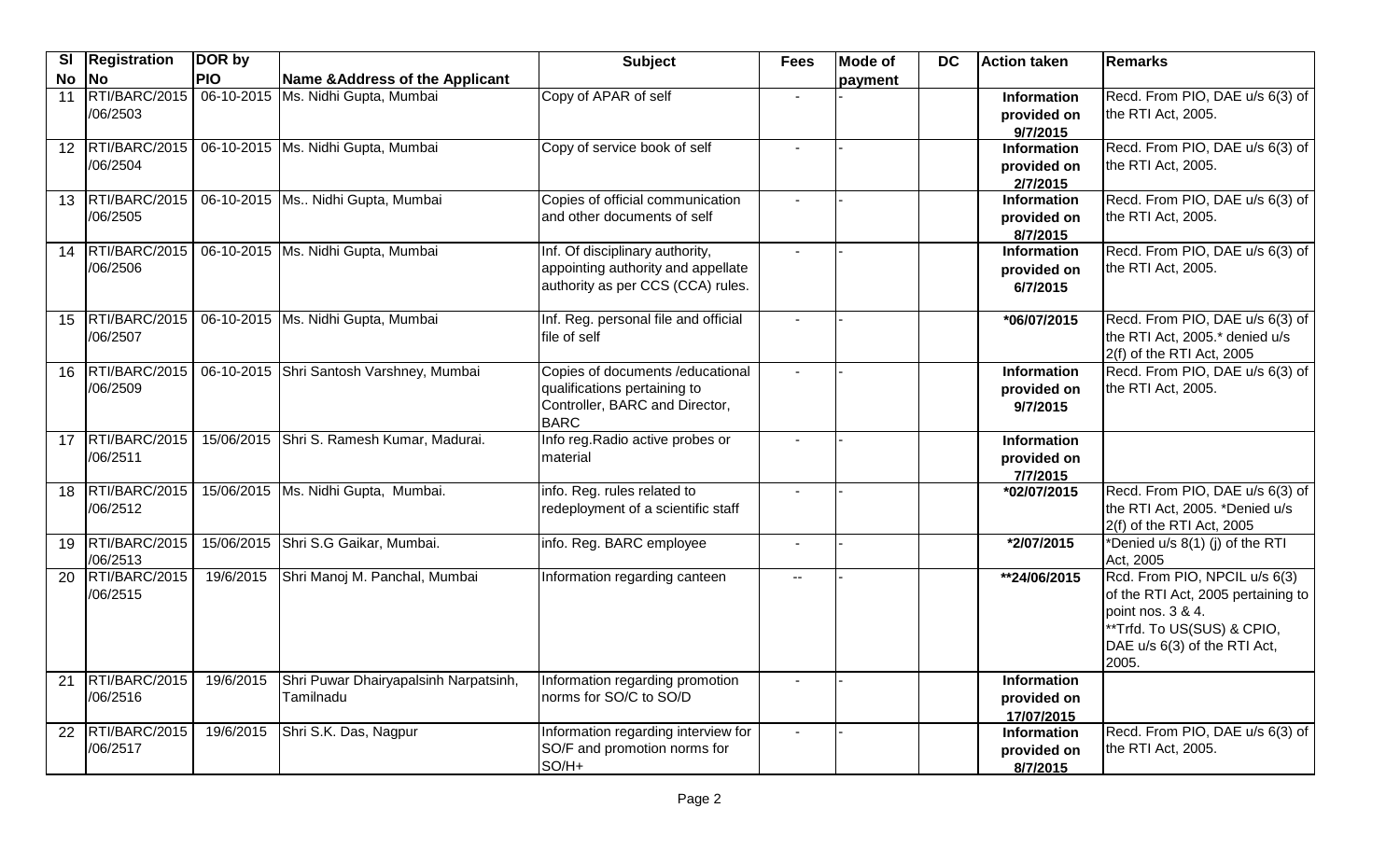| SI        | <b>Registration</b>           | DOR by     |                                                            | <b>Subject</b>                                                                             | <b>Fees</b> | <b>Mode of</b>     | <b>DC</b> | <b>Action taken</b>                             | Remarks                                                                                              |
|-----------|-------------------------------|------------|------------------------------------------------------------|--------------------------------------------------------------------------------------------|-------------|--------------------|-----------|-------------------------------------------------|------------------------------------------------------------------------------------------------------|
| <b>No</b> | No                            | <b>PIO</b> | Name & Address of the Applicant                            |                                                                                            |             | payment            |           |                                                 |                                                                                                      |
| 23        | RTI/BARC/2015<br>/06/2518     | 19/6/2015  | Shri D.G. Juwatkar, Mumbai                                 | Information regarding BARC CO-<br>op.Credit Society                                        |             |                    |           | Information<br>provided on<br>9/7/2015          | Recd. From PIO, DAE u/s 6(3) of<br>the RTI Act, 2005. Partly denied<br>u/s 2(f) of the RTI Act, 2005 |
| 24        | RTI/BARC/2015<br>/06/2519     | 19/6/2015  | Shri K.V. Nazare, Mumbai                                   | Information regarding recruitment<br>for the post of Sister In-charge<br>(functional post) |             |                    |           | <b>Information</b><br>provided on<br>9/7/2015   |                                                                                                      |
| 25        | RTI/BARC/2015<br>/06/2520     |            | 24/06/2015 Shri. Harpal Singh Rana, Delhi.                 | Inf. Reg. BARC employees                                                                   |             |                    |           | <b>Information</b><br>provided on<br>9/7/2015   |                                                                                                      |
| 26        | RTI/BARC/2015<br>/06/2521     |            | 24/06/2015 Shri.Shashi Kant, 12-B, Mumbai                  | Copies of notings and letter given<br>by BARC employee                                     |             |                    |           | <b>Information</b><br>provided on<br>23/07/2015 | Recd. From PIO, DAE u/s 6(3) of<br>the RTI Act, 2005.<br>Reply in Hindi                              |
| 27        | RTI/BARC/2015<br>/06/2522     |            | 24/06/2015 Shri. Milind Raghunath Thosare,<br>Maharashtra. | Inf. Reg. TA payment of self for<br>appearing in Work Assistant/A<br>exam                  |             |                    |           | *7/7/2015                                       | *Denied $u/s$ 8(1)(j) and 8(1) (h) of<br>the RTI Act, 2005.                                          |
| 28        | RTI/BARC/2015<br>/06/2523     |            | 24/06/2015 Shri. JSR Prasad, Hyderabad                     | Inf. Reg. recruitment for BARC<br>(vizag)                                                  |             |                    |           | <b>Information</b><br>provided on<br>15/07/2015 |                                                                                                      |
| 29        | RTI/BARC/2015<br>/06/2524     |            | 24/06/2015 Shri. Sarvjeet R. Sony, Maharashtra.            | Inf. Reg. approval given by BARC<br>for X-Ray setup                                        | $\sim$      | court Fee<br>stamp |           | Information<br>provided on<br>15/07/2015        | Partly denied u/s 8(1)(a) of the<br><b>RTI Act, 2005</b>                                             |
| 30        | RTI/BARC/2015<br>/06/2525     |            | 24/06/2015 Shri. Sarvjeet R. Sony, Maharashtra.            | Inf. Reg. approval given by BARC<br>for X-Ray setup                                        |             | court Fee<br>stamp |           | *06/08/2015                                     | *Fee not recd. File closed                                                                           |
| 31        | RTI/BARC/2015<br>/06/2526     |            | 25/06/2015 Smt. Vaishali Zanke, Trombay                    | Information regarding LIC Policies<br>of self                                              |             |                    |           | <b>Information</b><br>provided on<br>23/07/2015 |                                                                                                      |
| 32        | RTI/BARC/2015<br>/06/2527     | 25/6/2015  | Smt. Vaishali Zanke, Trombay                               | Inf. Reg. inquiry self                                                                     | $\sim$      |                    | 40        | <b>Information</b><br>provided on<br>23/07/2015 |                                                                                                      |
| 33        | RTI/BARC/2015<br>/06/2528     | 25/6/2015  | Shri Prashant A. Londe Nasik                               | Inf.Reg. copy of complinat letter<br>against self                                          |             |                    | 6         | <b>Information</b><br>provided on<br>15/07/2015 | DC rcd. And documents<br>provided.                                                                   |
| 34        | RTI/BARC/2015<br>/06/2529     |            | 29/06/2015   Dr. Sreeramappa, Maharashtra                  | Inf. Reg. copy of investigation                                                            |             |                    |           | <b>Information</b><br>provided on<br>15/07/2015 | DC rcd. And documents<br>provided.                                                                   |
|           | 35  RTI/BARC/2015<br>/06/2530 |            | 29/06/2015   Dr. Vishnu Prasanna K N, Karnataka            | Details of financial assistance<br>provided to KVG College of<br>Engineering.              |             |                    |           | **03/07/2015                                    | **Trfd. To CPIO, NPCIL u/s 6(3)<br>of the RTI Act, 2005.                                             |
| 36        | RTI/BARC/2015<br>/06/2531     |            | 29/06/2015 Shri. M. Easwaran, Nilgiris                     | Inf. Reg. eligibility criteria for the<br>post of Fireman<br>Page 3                        |             |                    |           | Information<br>provided on<br>23/07/2015        |                                                                                                      |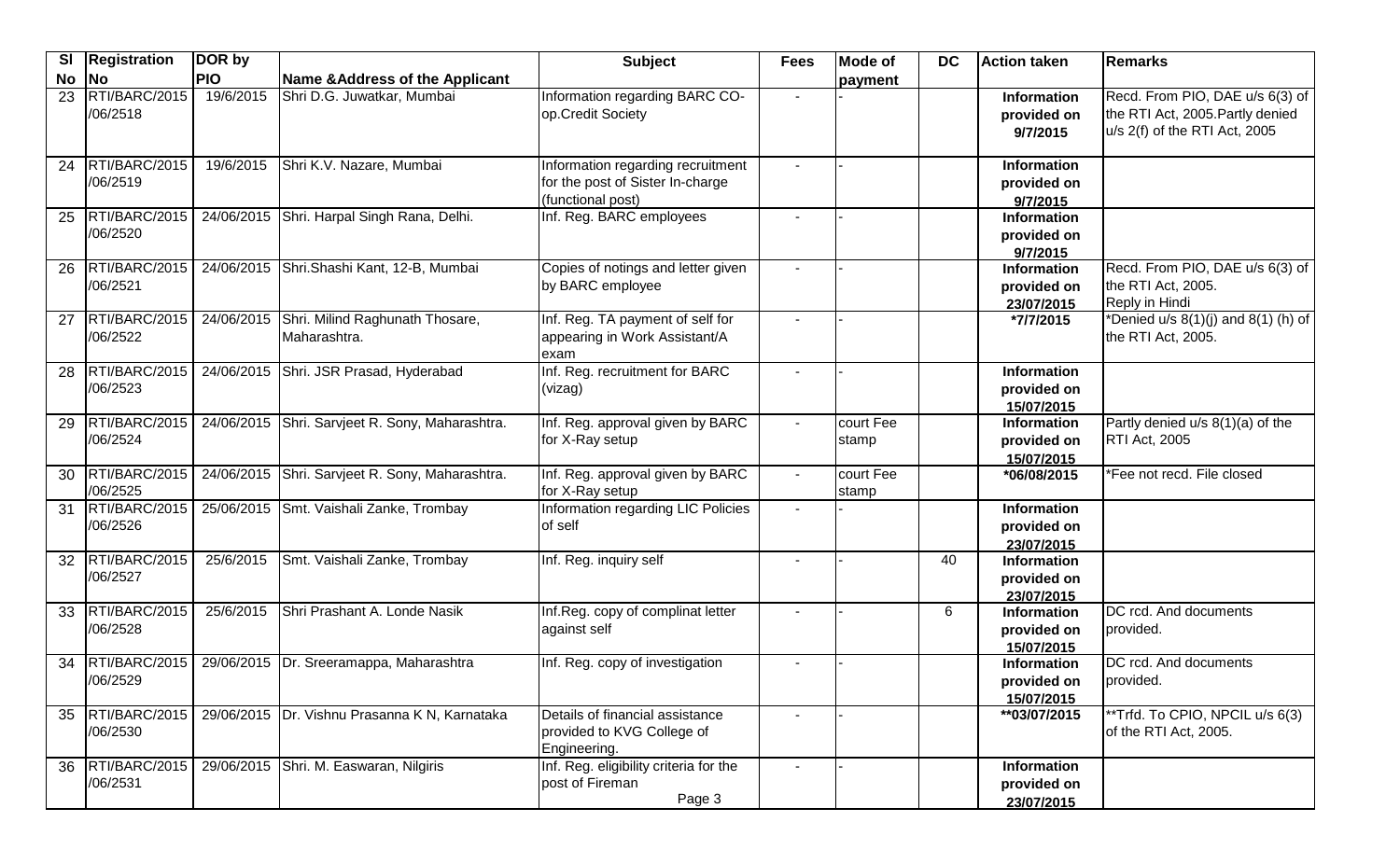| <b>SI</b> | Registration              | DOR by     |                                                                                                                                                                                               | <b>Subject</b>                                                                | <b>Fees</b>       | <b>Mode of</b> | DC | <b>Action taken</b>                             | Remarks                                                                                                                                                       |
|-----------|---------------------------|------------|-----------------------------------------------------------------------------------------------------------------------------------------------------------------------------------------------|-------------------------------------------------------------------------------|-------------------|----------------|----|-------------------------------------------------|---------------------------------------------------------------------------------------------------------------------------------------------------------------|
| No        | <b>No</b>                 | <b>PIO</b> | Name & Address of the Applicant                                                                                                                                                               |                                                                               |                   | payment        |    |                                                 |                                                                                                                                                               |
| 37        | RTI/BARC/2015<br>/06/2532 | 29/06/2015 | Dr. Sreeramappa, Qt. No.: Type-IV, G-II,<br>TAPS Colony, PO: TAPP, Via- Boisar,<br>Dist-Thane, Taluk-Palghar, Maharashtra, DAE<br>Pin - 401 504.                                              | Inf. Related to the Bio-Metric<br>Atendance System (AEBAS) in                 |                   |                |    | <b>Information</b><br>provided on<br>15/07/2015 | Trfd to US(SCS) & CPIO, DAE<br>pertaining to point nos. A to E<br>and PIO, NPCIL, Mumbai<br>pertaining to point nos. F to J u/s<br>6(3) of the RTI Act, 2005. |
| 38        | RTI/BARC/2015<br>/07/2533 |            | 07-01-2015 Shri. Shriganesh Eknath Salvee, At.Post- Inf. Reg. medical facility and<br>Mangrul, Malanggad Road, Taluka-<br>Ambernath, District-Thane, Maharashtra, employees<br>Pin - 421 301. | transport facility to central govt.                                           | Online<br>payment | paid at DAE    |    | Information<br>provided on<br>15/07/2015        | Recd. From PIO, DAE u/s 6(3) of<br>the RTI Act, 2005.                                                                                                         |
| 39        | RTI/BARC/2015<br>/07/2534 |            | 07-01-2015 Shri. Subodh Jain, B-48, MIG Flats, East Inf. Reg. death of scientists.<br>of Loni Road, Delhi, Pin - 110 093.                                                                     |                                                                               | Online<br>payment | paid at DAE    |    | <b>Information</b><br>provided on<br>9/7/2015   | Recd. From PIO, DAE u/s 6(3) of<br>the RTI Act, 2005.                                                                                                         |
| 40        | RTI/BARC/2015<br>/07/2535 |            | 07-01-2015 Shri. S. K. Singh, Room No. 201 F, WIP<br>Service Bldg., BARC, Trombay, Mumbai, BARC employee<br>Pin - 400 085.                                                                    | Inf. Reg. committee headed by                                                 | Online<br>payment | paid at DAE    |    | *15/07/2015                                     | Recd. From PIO, DAE u/s 6(3) of<br>the RTI Act, 2005. *Denied u/s<br>8(1)(a) of the RTI Act, 2005                                                             |
| 41        | RTI/BARC/2015<br>/07/2536 |            | 07-01-2015 Shri. Krishna Lal, T-II, 73, Canal Colony, Inf. Reg. forwarding of application<br>Govind Nagar, Kanpur Nagaar, Pin - 208 for outside employment.<br>006, Uttar Pradesh.            |                                                                               | Online<br>payment | paid at DAE    |    | <b>Information</b><br>provided on<br>23/07/2015 | Recd. From PIO, DAE u/s 6(3) of<br>the RTI Act, 2005.<br>Partly denied u/s 2(f) of the RTI<br>Act, 2005.                                                      |
| 42        | RTI/BARC/2015<br>/07/2537 |            | 07-01-2015 Shri. JSR Prasad, Vindya 4, MJB<br>gardens Moosapet Y Junction, Kukatpalli, (vizag)<br>Hyderabad - 500 018                                                                         | Inf. Reg. recruitment for BARC                                                |                   | Paid at DAE    |    | Information<br>provided on<br>15/07/2015        | Recd. From PIO, DAE u/s 6(3) of<br>the RTI Act, 2005. Partly denied<br>$u/s$ 8(1)(a) of the RTI Act, 2005                                                     |
| 43        | RTI/BARC/2015<br>/07/2538 |            | 07-01-2015   Ms Nidhi Gupta, , 604, Akashratna<br>Building, Anushakti nagar, Mumbai, Pin -<br>400 094.                                                                                        | Inf. Reg. guidelines for DGFS                                                 | Online<br>payment | paid at DAE    |    | <b>Information</b><br>provided on<br>30/07/2015 | Recd. From PIO, DAE u/s 6(3) of<br>the RTI Act, 2005.                                                                                                         |
| 44        | RTI/BARC/2015<br>/07/2539 | 07-01-2015 | Shri. Vinay Kumar, T-3/34 D, Anupratap<br>Colony, PO: Bhabha Nagar,<br>Rawatbhatta, Via- Kota, Pin: 323307,<br>Rajasthan                                                                      | Inf. Reg. STPT-TO-2014                                                        | Online<br>payment | paid at DAE    |    | <b>Information</b><br>provided on<br>15/07/2015 | Recd. From PIO, DAE u/s 6(3) of<br>the RTI Act, 2005.                                                                                                         |
| 45        | RTI/BARC/2015<br>/07/2540 |            | 07-01-2015 Shri. Puwar Dhairyapalsinh Narpatsinh,<br>No. 20, Brindavan, bhavini Township,<br>Anupuram, Pin - 603 127, Tamil Nadu.                                                             | Inf. Reg. TC guidelines w.r.t.<br>promotion norms                             | Online<br>payment | paid at DAE    |    | <b>Information</b><br>provided on<br>7/17/2015  | Recd. From PIO, DAE u/s 6(3) of<br>the RTI Act, 2005.                                                                                                         |
| 46        | RTI/BARC/2015<br>/07/2541 |            | 07-01-2015 Shri. Bhupesh Jain, RMO Quarters,<br>BARC Hospital, Anushaktinagar,<br>Mumbai, Pin - 400 094, Maharashtra.                                                                         | Inf. Reg. revision of stipends of<br>DNB resident doctor in BARC<br>Hospital. | Online<br>payment | paid at DAE    |    | Information<br>provided on<br>15/07/2015        | Recd. From PIO, DAE u/s 6(3) of<br>the RTI Act, 2005. Partly denied<br>u/s 2(f) of the RTI Act, 2005                                                          |
| 47        | RTI/BARC/2015<br>/07/2542 |            | 07-01-2015 Shri. Dev Ranjan Das, 910, Akashganga,<br>Anushaktinagar, Mumbai, Pin - 400 094.                                                                                                   | Inf. Reg. constitution of interview<br>committee.                             | Online<br>payment | paid at DAE    |    | Information<br>provided on<br>15/07/2015        | Recd. From PIO, DAE u/s 6(3) of<br>the RTI Act, 2005.                                                                                                         |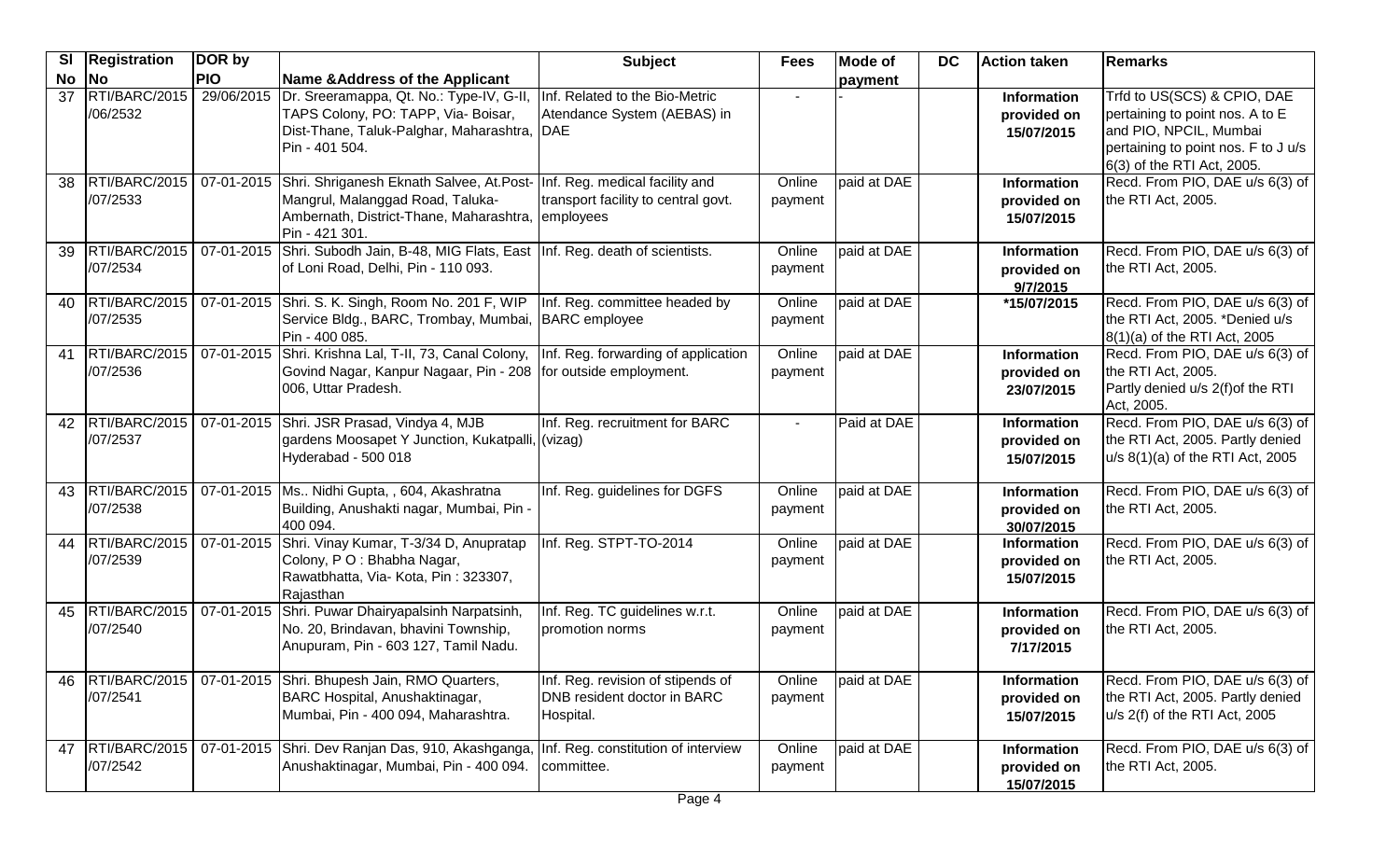| $\overline{\mathbf{S}}$ | <b>Registration</b>       | DOR by                   |                                                                                                                                                                                                           | <b>Subject</b>                                                    | <b>Fees</b>       | <b>Mode of</b> | <b>DC</b> | Action taken                                    | <b>Remarks</b>                                                                                                                   |
|-------------------------|---------------------------|--------------------------|-----------------------------------------------------------------------------------------------------------------------------------------------------------------------------------------------------------|-------------------------------------------------------------------|-------------------|----------------|-----------|-------------------------------------------------|----------------------------------------------------------------------------------------------------------------------------------|
| <b>No</b>               | No                        | <b>PIO</b>               | Name & Address of the Applicant                                                                                                                                                                           |                                                                   |                   | payment        |           |                                                 |                                                                                                                                  |
| 48                      | /07/2543                  |                          | RTI/BARC/2015   07-01-2015   Shri. S. K. Singh, Room No. 201 F, WIP<br>Service Bldg., BARC, Trombay, Mumbai, MPS<br>Pin - 400 085.                                                                        | Inf. Reg. committee for review of                                 | Online<br>payment | paid at DAE    |           | *15/07/2015                                     | Recd. From PIO, DAE u/s 6(3) of<br>the RTI Act, 2005. *Denied u/s<br>8(1)(a) of the RTI Act, 2005                                |
| 49                      | RTI/BARC/2015<br>/07/2544 | 07-01-2015               | Shri. Mohandas, No. 41, Bharani, DAE<br>Township, Anupuram, Pin - 603 127,<br>TamilNadu.                                                                                                                  | Inf. Reg. leave records of self                                   | Online<br>payment | paid at DAE    |           | **03/07/2015                                    | Recd. From PIO, DAE u/s 6(3) of<br>the RTI Act, 2005.<br>**Trfd. To PIO, BARC(F),<br>Kalpakkam u/s 6(3) of the RTI<br>Act, 2005. |
| 50                      | RTI/BARC/2015<br>/07/2545 |                          | 07-01-2015 Shri. Pankaj, B-22/1, Gali No. 5, Nehru<br>Vihar, Karawal Nagar Road, Pin - 110<br>094, Delhi.                                                                                                 | Inf. Reg. ASO Grade 'A' post                                      | Online<br>payment | paid at DAE    |           | <b>Information</b><br>provided on<br>24/07/2015 | Recd. From PIO, DAE u/s 6(3) of<br>the RTI Act, 2005.                                                                            |
| 51                      | RTI/BARC/2015<br>/07/2546 |                          | 07-01-2015 Shri. Kunal Mohan Birwadkar, AUMP,<br>Uranium Extraction Division, South Site,<br>BARC, Trombay, Mumbai - 400 085.                                                                             | Inf. Reg. departmental vehicles                                   | 10                | Cash           |           | <b>Information</b><br>provided on<br>30/07/2015 | Partly denied under section<br>8(1)(a) of the RTI Act, 2005.                                                                     |
| 52                      | RTI/BARC/2015<br>/07/2547 |                          | 07-03-2015 Shri N. D. Patil,<br>Sp Recovery & Sales Officer, Office at:<br>Dattaseva Sahakari Patpedhi Ltd., 1/136,<br>BMC Colony, Opp. Fire Brigade, Marve<br>Rd., Malvani, Malad (W), Mumbai-400<br>095 | Inf. Reg. BARC employee                                           | 10                | <b>IPO</b>     |           | *15/07/2015                                     | *denied u/s 8(1)(j) of the RTI Act,<br>2005                                                                                      |
| 53                      | RTI/BARC/2015<br>/07/2548 | 07-03-2015               | Smt Sejal Y. Nirgude,<br>D/o Datattreya M. Shinde, 13/145 Adarsh<br>Nagar, Naranpura, Ahmedabad-380 013                                                                                                   | Inf. Reg. BARC employee                                           | 10                | <b>IPO</b>     |           | <b>Information</b><br>provided on<br>28/07/2015 |                                                                                                                                  |
| 54                      | RTI/BARC/2015<br>/07/2549 |                          | 07-03-2015 Shri Shashi Kant,<br>12-B, Annapurna, Anushakti Nagar,<br>Mumbai-400094                                                                                                                        | Copy of correspondence letter                                     | 10                | Cash           |           | *24/07/2015                                     | *Denied u/s 8(1)(h) of the RTI<br>Act, 2005.                                                                                     |
| 55                      | RTI/BARC/2015<br>/07/2550 |                          | 07-03-2015 Shri V. S. Kumar,<br>8 Brindhavan, BHAVINI Township,<br>Anupuram-603127                                                                                                                        | Inf. Reg. Recruitment Policy                                      | Online<br>payment | paid at DAE    |           | <b>Information</b><br>provided on<br>28/07/2015 | Recd. From PIO, DAE u/s 6(3) of<br>the RTI Act, 2005.                                                                            |
| 56                      | RTI/BARC/2015<br>/07/2551 |                          | 07-03-2015 Shri Bhusarapu V. Bharat, 2nd Floor,<br>Plot no. 13, Srinivasa Nagar Colony,<br>Bandlaguda, Nagole, Hyderabad-500068 2015                                                                      | Inf. Reg. cut off marks & marks<br>obtained by self in OCES/OGFS- | Online<br>payment | paid at DAE    |           | <b>Information</b><br>provided on<br>21/07/2015 | Recd. From PIO, DAE u/s 6(3) of<br>the RTI Act, 2005.                                                                            |
| 57                      | RTI/BARC/2015<br>/07/2552 | 07-03-2015 Shri Shripal, | S/o Dharampal Yadav, Near Gayarasho<br>Bigha VPO Lotiya Vai Surajgarh,<br>Jhunjhunu Dist-333029, Rajasthan.                                                                                               | Inf reg. OCES/OGFS-2007                                           | Online<br>payment | paid at DAE    |           | Information<br>provided on<br>22/07/2015        | Recd. From PIO, DAE u/s 6(3) of<br>the RTI Act, 2005.                                                                            |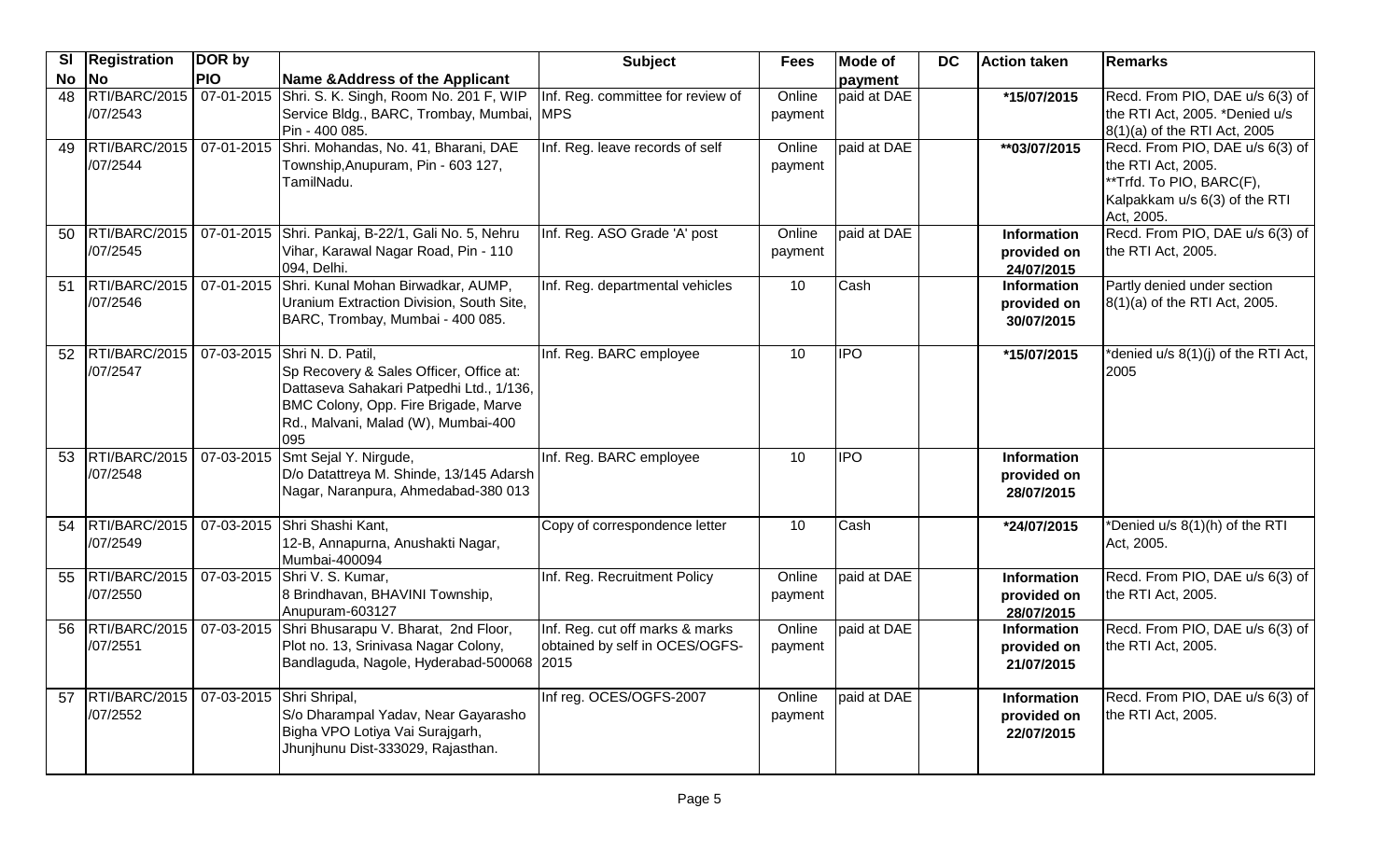| <b>SI</b>       | <b>Registration</b>          | DOR by     |                                                                                                                                                                                      | <b>Subject</b>                                                                                   | <b>Fees</b>     | <b>Mode of</b>       | <b>DC</b> | Action taken                                   | Remarks                                                                                                                                               |
|-----------------|------------------------------|------------|--------------------------------------------------------------------------------------------------------------------------------------------------------------------------------------|--------------------------------------------------------------------------------------------------|-----------------|----------------------|-----------|------------------------------------------------|-------------------------------------------------------------------------------------------------------------------------------------------------------|
| <b>No</b>       | <b>No</b>                    | <b>PIO</b> | Name & Address of the Applicant                                                                                                                                                      |                                                                                                  |                 | payment              |           |                                                |                                                                                                                                                       |
| $\overline{58}$ | RTI/BARC/2015<br>/07/2553    | 07-07-2015 | Shri. V. Perumal B. E., S/o S.<br>Velayutham, 4/41, Gnaniyar Street,<br>Rajapathy Village, Sathukuvaithan Post,<br>Tiruchendur Talk, Tuticorin - 628 207.                            | Reg. pay details for Draught Man<br>holder Civil, Diploma Holder Civil<br>and B. E. holder Civil | $\blacksquare$  | No fee               |           | **04/09/2015                                   | Recd. From PIO, DAE u/s 6(3) of<br>the RTI Act, 2005.<br>Fee received on<br>01/09/2015.**Trfd to PIO, HWB,<br>Mumbai u/s 6(3) of the RTI Act.<br>2005 |
| 59              | RTI/BARC/2015<br>/07/2554    |            | 07-08-2015 Smt. Jaya Kanoi, 161/A Block "G", 1st<br>Floor, new Alipore, kolkata 700 053,<br>West Bengal, India                                                                       | Information with respect to<br>procurement of goods and<br>applicability of GFR                  |                 | Paid at DPS          |           | *23/07/2015                                    | Rcd. From PIO, DPS u/s 6(3) of<br>the RTi Act, 2005 pertaining to<br>point nos. 3 & 4<br>*Denied u/s 2(f) of the RTI Act,<br>2005.                    |
| 60              | RTI/BARC/2015<br>/07/2555    |            | 07-09-2015 Shri Tadi Siva Prasad, 1-41/A, Dontikurru info. Reg. TA allowance on travel<br>Village, Katrenikona Mandal,<br>Amalapuram, Andhra Pradesh- 533 212.                       | expenses                                                                                         |                 |                      |           | *29/09/2015                                    | *Fee not recd. File closed                                                                                                                            |
| 61              | RTI/BARC/2015<br>/07/2556    |            | 07-10-2015 Shri. Anubrata Das, Lab: Modecular<br>biology Division 2-46-S, MOD LABS,<br>BARC, Mumbai - 85.                                                                            | Copy of CR/APAR of self and<br>report on hours worked                                            | 10              | Cash                 |           | <b>Information</b><br>provided on<br>3/8/2015  |                                                                                                                                                       |
|                 | 62 RTI/BARC/2015<br>/07/2557 |            | 07-10-2015 Shri. Ashok Phakira Jadhav, WIP<br>Security, BARC.                                                                                                                        | Inf. Reg. security officer                                                                       | $\overline{10}$ | Cash                 |           | *16/07/2015                                    | *Denied u/s 2(f) of the RTI Act,<br>2005.                                                                                                             |
|                 | 63 RTI/BARC/2015<br>/07/2558 | 07-14-2015 | Dr. Alok Khanna, 26/9J, PGIMS Campus, Inf. Reg.uranium level in water of<br>Rohtak - 124 001, Haryana.                                                                               | Haryana                                                                                          | $\blacksquare$  | Paid at PMO<br>Offic |           | <b>Information</b><br>provided on<br>7/8/2015  | Rcd. From CPIO, NPCIL<br>pertaining to point No. 3 u/s 6(3)<br>of the RTI Act, 2005.                                                                  |
|                 | 64 RTI/BARC/2015<br>/07/2559 |            | 07-14-2015 Miss. Chandrakala Ramnayan<br>Chaudhary, 13-Alakananda, Anushakti<br>Nagar, BARC Colony, Mumbai - 400 094.                                                                | Copy of medical report of daughter                                                               | 10              | <b>DD</b>            | 182       | Information<br>provided on<br>3/8/2015         | DC recd. And documents<br>provided on 03/09/2015                                                                                                      |
| 65              | RTI/BARC/2015<br>/07/2560    |            | 07-14-2015 Shri. Cheruku Krishna Rajmallu, Room<br>No. 3, Block No.16/B, Sai kripa Society,<br>Mhada Colony, Railway Cross, Vashi<br>naka, Mahul road, Chembur, Mumbai -<br>400 074. | Details of Driver recruitment in<br>2001                                                         | 10 <sup>°</sup> | <b>IPO</b>           |           | <b>Information</b><br>provided on<br>10/8/2015 | Partly denied u/s 8(1)(j) of the<br><b>RTI Act, 2005.</b>                                                                                             |
| 66              | RTI/BARC/2015<br>/07/2561    | 07-14-2015 | Shri. Sanjiban De, Room No-06, CIRUS<br>Gr Floor, BARC, Mumbai - 400085                                                                                                              | Inf. Reg. election result of<br>BARCOA Election 2015-2017                                        | 10              | Cash                 |           | <b>Information</b><br>provided on<br>7/8/2015  |                                                                                                                                                       |
| 67              | RTI/BARC/2015<br>/07/2562    |            | 07-15-2015 Shri. Shaikh Mohammad Khalid, 371, Yar Inf. Reg. BARC employee<br>Mohd Plot, Char Null, Jawahar Nagar,<br>Santacruz (East), Mumbai - 400 055.                             |                                                                                                  | 10              | <b>IPO</b>           |           | *27/07/2015                                    | *Denied u/s 8(1)(j) of the RTI Act,<br>2005.                                                                                                          |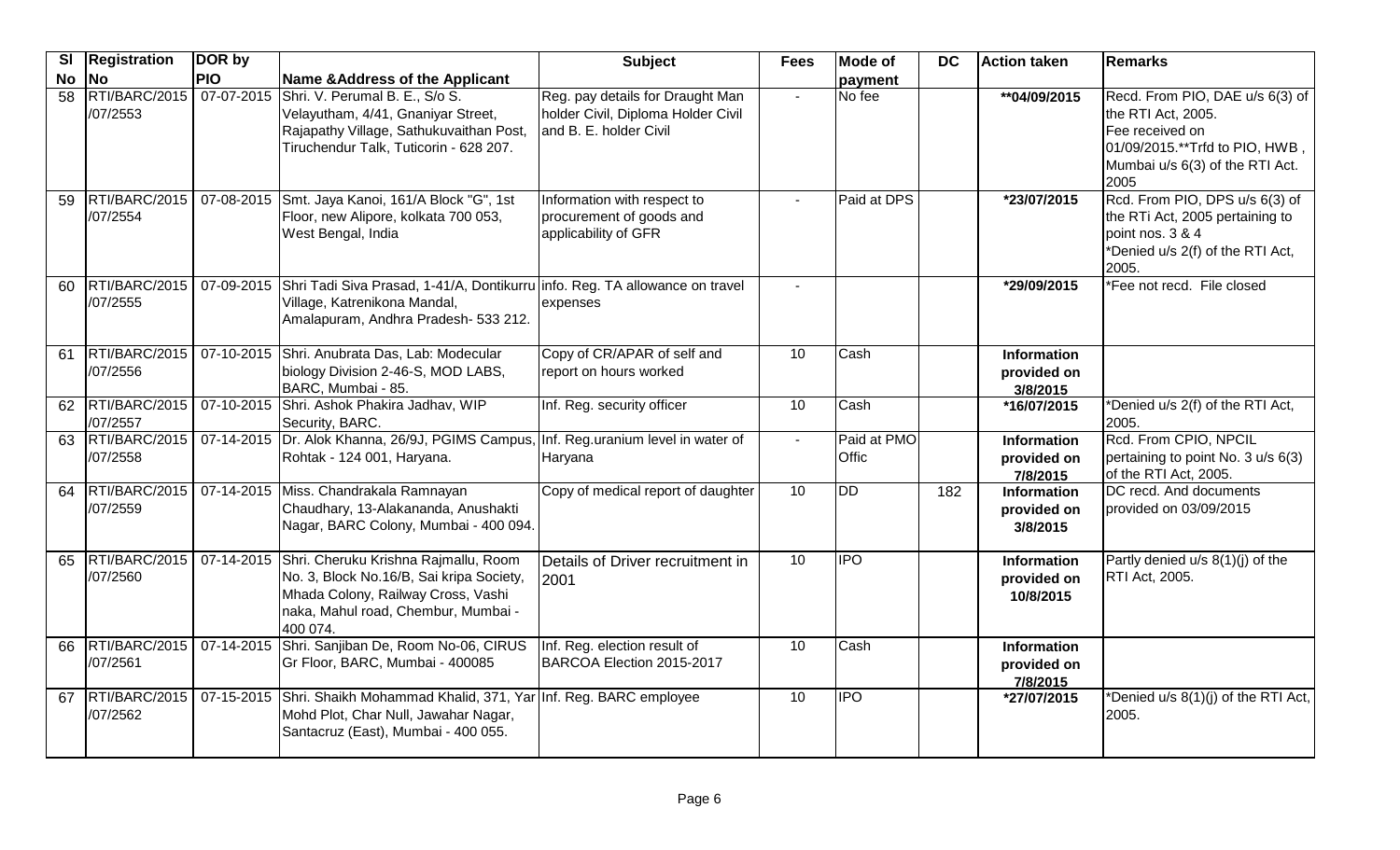|       | SI   Registration              | DOR by     |                                                                                                                                               | <b>Subject</b>                                                                                                               | <b>Fees</b>       | <b>Mode of</b> | DC | <b>Action taken</b>                             | <b>Remarks</b>                                                                                                                                                                                  |
|-------|--------------------------------|------------|-----------------------------------------------------------------------------------------------------------------------------------------------|------------------------------------------------------------------------------------------------------------------------------|-------------------|----------------|----|-------------------------------------------------|-------------------------------------------------------------------------------------------------------------------------------------------------------------------------------------------------|
| No No |                                | <b>PIO</b> | Name & Address of the Applicant                                                                                                               |                                                                                                                              |                   | payment        |    |                                                 |                                                                                                                                                                                                 |
|       | 68 RTI/BARC/2015<br>/07/2563   | 07-16-2015 | Shri. Satish Shende (Mahar), Ward No.<br>3, Binora Post Service, Tahsil- Kirnapur,<br>Zilla - Balaghat (M.P.) Pin - 481 115.                  | Inf. Reg. BARC employees                                                                                                     | <b>BPL</b>        |                |    | <b>Information</b><br>provided on<br>23/07/2015 |                                                                                                                                                                                                 |
|       | 69 RTI/BARC/2015<br>/07/2564   | 21/07/2015 | Smt. Sushma Alaguvadivel, 101,<br>Purnima, ATS East, Anupuram, Pin -<br>603127, Tamil Nadu                                                    | info. Reg. representation of an<br><b>BARC</b> employee                                                                      | Online<br>payment | Paid at DAE    |    | **27/07/2015                                    | Recd. From PIO, DAE u/s 6(3) of<br>the RTI Act, 2005 pertaining to<br>point No. 2 & 5.<br>Trfd to PIO, BARC(F),<br>Kalpakkam pertaining to point<br>No. 2 & 5 u/s 6(3) of the RTI Act,<br>2005. |
| 70    | RTI/BARC/2015<br>/07/2565      | 21/07/2015 | Smt. Subhashini Devi, Q No B 09, Kaiga<br>Township Mallapur, Kaiga, Karnataka-<br>581 400                                                     | info. Reg. pay structure and<br>recruitment norms for<br>radiographers, x-ray technicians,<br>dental technicians and nurses. | Online<br>payment | Paid at DAE    |    | <b>Information</b><br>provided on<br>7/8/2015   | Recd. From PIO, DAE u/s 6(3) of<br>the RTI Act, 2005                                                                                                                                            |
| 71    | RTI/BARC/2015<br>/07/2566      | 22/07/2015 | Shri Amit kr, s/o Sh. Rajveer Singh,<br>10/367, 4th floor, Lalitha Park, Nr. Masjid, done<br>Laxmi Nagar, Delhi- 110 092                      | details of projects and researches                                                                                           | Online<br>payment | Paid at DAE    |    | <b>Information</b><br>provided on<br>28/07/2015 | Recd. From PIO, DAE u/s 6(3) of<br>the RTI Act, 2005                                                                                                                                            |
|       | 72   RTI/BARC/2015<br>/07/2567 | 22/07/2015 | Shri Ramesh Medhekar, 232/502<br>Sarovar, Sector 5, Dr. Ambedkar Marg,<br>Charcop, Kandivali West, Mumbai- 400<br>067                         | info. Reg. payment and contract<br>detials of advertising agency                                                             | Online<br>payment | Paid at DAE    |    | *20/08/2015                                     | Recd. From PIO, DAE u/s 6(3) of<br>the RTI Act, 2005. *Denied u/s<br>8(1)(h) of the RTI Act, 2005                                                                                               |
|       | 73   RTI/BARC/2015<br>/07/2568 | 22/07/2015 | Shri D Veera Bhadraiah, Manager,<br>Syndicate Bank, Golagamudi Village,<br>Venkatachala (Mandal), SPSR Nellore<br>DT, Andhra Pradesh- 524 321 | Info. Reg. BARC guidelines (STPT-<br>2015)                                                                                   | Online<br>payment | Paid at DAE    |    | Information<br>provided on<br>5/8/2015          | Recd. From PIO, DAE u/s 6(3) of<br>the RTI Act, 2005                                                                                                                                            |
|       | 74   RTI/BARC/2015<br>/07/2569 | 22/07/2015 | Shri Pratyush Bhasker, 1806, Phase 5,<br>Mohali, Punjab- 160 059.                                                                             | info. Reg. age limit of scientist for<br>entry in BARC                                                                       | Online<br>payment | Paid at DAE    |    | *27/07/2015                                     | Recd. From PIO, DAE u/s 6(3) of<br>the RTI Act, 2005<br>*Denied under section 2(f) of the<br><b>RTI Act, 2005</b>                                                                               |
| 75    | RTI/BARC/2015<br>/07/2570      | 22/07/2015 | Shri Shashikant Sahu, street 27, QR no.<br>11 D (old no) QR NO 19D (changed no),<br>sector 4, chattisgarh - 490 001.                          | info. Reg. OCES/DGFS-2015                                                                                                    | Online<br>payment | Paid at DAE    |    | <b>Information</b><br>provided on<br>7/8/2015   | Recd. From PIO, DAE u/s 6(3) of<br>the RTI Act, 2005                                                                                                                                            |
|       | 76   RTI/BARC/2015<br>/07/2571 |            | 22/07/2015   Ms. Sadhna B.K., Flat no B-13, Shivneri<br>Darshan CHS, Sector- 15, Vashi, Navi<br>Mumbai- 400 703.                              | Info. Reg. promotion interview of<br>SO/F                                                                                    | Online<br>payment | Paid at DAE    |    | Information<br>provided on<br>5/8/2015          | Recd. From PIO, DAE u/s 6(3) of<br>the RTI Act, 2005                                                                                                                                            |
|       | 77   RTI/BARC/2015<br>/07/2572 | 22/07/2015 | Shri K. Sarat Babu, C207, Ozone<br>Evergreens, Harlur Road, Bangalore,<br>Karnataka- 560 103.                                                 | info. Reg. STPT exam                                                                                                         | Online<br>payment | Paid at DAE    |    | *4/8/2015                                       | Recd. From PIO, DAE u/s 6(3) of<br>the RTI Act, 2005 *Denied u/s<br>8(1)(j) of the RTI Act, 2005                                                                                                |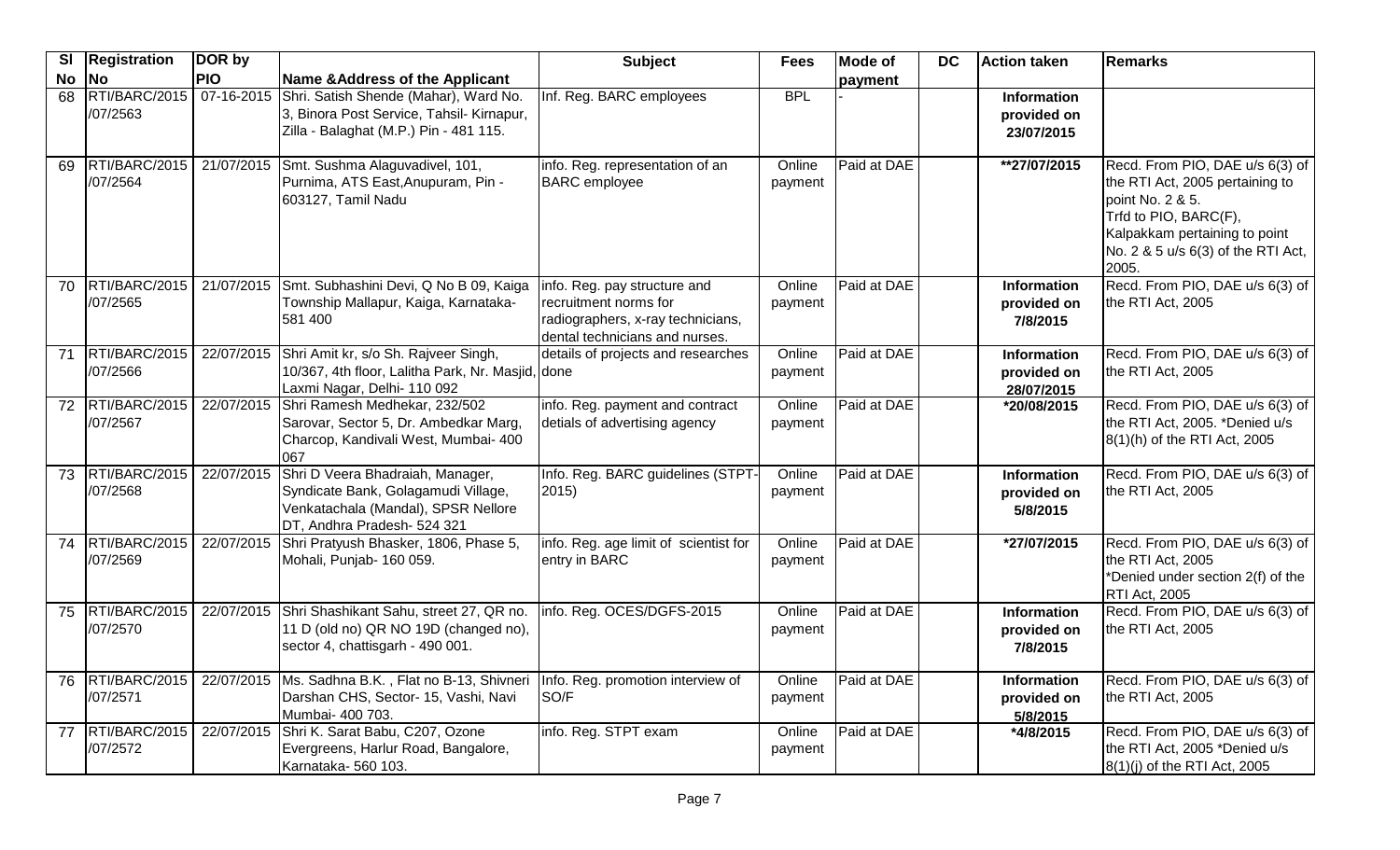| SI        | <b>Registration</b> | DOR by     |                                                                            | <b>Subject</b>                                      | <b>Fees</b> | <b>Mode of</b> | <b>DC</b> | <b>Action taken</b>            | Remarks                         |
|-----------|---------------------|------------|----------------------------------------------------------------------------|-----------------------------------------------------|-------------|----------------|-----------|--------------------------------|---------------------------------|
| <b>No</b> | <b>No</b>           | <b>PIO</b> | Name & Address of the Applicant                                            |                                                     |             | payment        |           |                                |                                 |
| 78        | RTI/BARC/2015       | 22/07/2015 | Shri P Venkatesh, 29, Godavari, DAE                                        | info. Reg. Guidelines and                           | Online      | Paid at DAE    |           | <b>Information</b>             | Recd. From PIO, DAE u/s 6(3) of |
|           | /07/2573            |            | township, Anupuram, Kancheepuram                                           | amendments in DQE/SQPT                              | payment     |                |           | provided on                    | the RTI Act, 2005               |
|           |                     |            | dist., Tamil Nadu- 603 127.                                                |                                                     |             |                |           | 11/8/2015                      |                                 |
| 79        | RTI/BARC/2015       | 22/07/2015 | Shri Harmesh Singh Meena, E-483, lal                                       | info. Reg. OCES/DGFS 2015 cut                       | Online      | Paid at DAE    |           | <b>Information</b>             | Recd. From PIO, DAE u/s 6(3) of |
|           | /07/2574            |            | kothi scheme, Jaipur, Rajasthan- 302                                       | off marks                                           | payment     |                |           | provided on                    | the RTI Act, 2005               |
|           |                     |            | 015.                                                                       |                                                     |             |                |           | 7/8/2015                       |                                 |
| 80        | RTI/BARC/2015       | 22/07/2015 | Shri Prashant Sharma, Type 3/99,                                           | info. Reg. direct recruitment of                    | Online      | Paid at DAE    |           | Information                    | Recd. From PIO, DAE u/s 6(3) of |
|           | /07/2575            |            | anudeep colony, rawatbhata, Rajasthan-                                     | officers                                            | payment     |                |           | provided on                    | the RTI Act, 2005               |
|           |                     |            | 323 307.                                                                   |                                                     |             |                |           | 4/8/2015                       |                                 |
| 81        | RTI/BARC/2015       | 22/07/2015 | Shri Krishna Lal, T-II, 73, Canal Colony,                                  | info. Reg. DAE policy/norms                         | Online      | Paid at DAE    |           | Information                    | Recd. From PIO, DAE u/s 6(3) of |
|           | /07/2576            |            | Govind Nagar, Kanpur Nagaar, Uttar                                         | related to scientific officers for                  | payment     |                |           | provided on                    | the RTI Act, 2005               |
|           |                     |            | Pradesh-208 006                                                            | outside employment                                  |             |                |           | 27/07/2015                     |                                 |
| 82        | RTI/BARC/2015       | 28/07/2015 | Shri Ajay K. Hinge, Type-C, 54/4, BARC                                     | info. Reg. AQ exam for SA to                        | Online      | Paid at DAE    |           | <b>Information</b>             | Recd. From PIO, DAE u/s 6(3) of |
|           | /07/2577            |            | colony, Post-Tapp, Boisar, Dist- Palghar-                                  | SO/TO, their publication and                        | payment     |                |           | provided on                    | the RTI Act, 2005               |
|           |                     |            | 401 504                                                                    | award received at national &<br>international level |             |                |           | 20/08/2015                     |                                 |
| 83        | RTI/BARC/2015       |            | 29/07/2015 Shri N. Bennetraj, no 25 Uranium B                              | info. Reg. promotional norms for                    | Online      | Paid at DAE    |           | <b>Information</b>             | Recd. From PIO, DAE u/s 6(3) of |
|           | /07/2578            |            | Block, BHAVINI Township, Anupuram,                                         | scientific and technical personnel                  | payment     |                |           |                                | the RTI Act, 2005               |
|           |                     |            | Tamil Nadu- 603 127                                                        |                                                     |             |                |           | provided on                    |                                 |
| 84        | RTI/BARC/2015       | 29/07/2015 | Shri Gourav Barwal, vill lower beri, po                                    | info. Reg. TA allowance on travel                   | Online      | Paid at DAE    |           | 8/7/2015<br><b>Information</b> | Recd. From PIO, DAE u/s 6(3) of |
|           | /07/2579            |            | kothuwan, the. Sandhol, Dist. Mandi,                                       | expenses                                            | payment     |                |           | provided on                    | the RTI Act, 2005               |
|           |                     |            | Himacahl Pradesh- 176 090                                                  |                                                     |             |                |           | 19/08/2015                     |                                 |
| 85        | RTI/BARC/2015       | 29/07/2015 | Shri Mayank Sharma, Sharda Nagar,                                          | Info. Reg. OCES/DGFS 2015cut                        | Online      | Paid at DAE    |           | Information                    | Recd. From PIO, DAE u/s 6(3) of |
|           | /07/2580            |            | BHEL, Jhansi, Uttar Pradesh- 284 120                                       | off marks                                           | payment     |                |           | provided on                    | the RTI Act, 2005               |
|           |                     |            |                                                                            |                                                     |             |                |           | 19/08/2015                     |                                 |
| 86        | RTI/BARC/2015       | 29/07/2015 | Shri Annamalai K., General Secretary,                                      | Info. Reg. BARC employees                           | Online      | Paid at DAE    |           | <b>Information</b>             | Recd. From PIO, DAE u/s 6(3) of |
|           | /07/2581            |            | DAE, SC/ST Emloyees Assosciation,                                          |                                                     | payment     |                |           | provided on                    | the RTI Act, 2005 partly Partly |
|           |                     |            | CISF camp road, DAE township,                                              |                                                     |             |                |           | 4/8/2015                       | denied u/s 7(9) of the RTI Act, |
|           |                     |            | Kalpakkam Tamil Nadu- 603 102                                              |                                                     |             |                |           |                                | 2005                            |
|           |                     |            |                                                                            |                                                     |             |                |           |                                |                                 |
| 87        | RTI/BARC/2015       |            | 29/07/2015 Shri Avinash Kumar Singh, Vill- Katual,                         | info. Reg. OCES/DGFS 2015                           | Online      | Paid at DAE    |           | Information                    | Recd. From PIO, DAE u/s 6(3) of |
|           | /07/2582            |            | PO Katual, Dist. Palamau, Jharkahand-                                      | marks obtained in interview by self                 | payment     |                |           | provided on                    | the RTI Act, 2005               |
|           |                     |            | 822 110                                                                    |                                                     |             |                |           | 19/08/2015                     |                                 |
| 88        | RTI/BARC/2015       |            | 29/07/2015 Shri Pradyumna Keshari Nahak, in front                          | Info. Reg. OCES/DGFS 2015                           | Online      | Paid at DAE    |           | <b>Information</b>             | Recd. From PIO, DAE u/s 6(3) of |
|           | /07/2583            |            | of HPO, main road, Jeypore, Odisha- 764 cutoff marks                       |                                                     | payment     |                |           | provided on                    | the RTI Act, 2005               |
|           |                     |            | 001                                                                        |                                                     |             |                |           | 19/08/2015                     |                                 |
| 89        | RTI/BARC/2015       |            | 30/07/2015 Shri Manu Bohra, Ravinder Nath Tagore info. Reg. OCES/DGFS exam |                                                     | Online      | Paid at DAE    |           | <b>Information</b>             | Recd. From PIO, DAE u/s 6(3) of |
|           | /07/2584            |            | Gali, jawad, District Neemuch, Madhya                                      |                                                     | payment     |                |           | provided on                    | the RTI Act, 2005               |
|           |                     |            | Pradesh- 458 330                                                           |                                                     |             |                |           | 4/8/2015                       |                                 |
| 90        | RTI/BARC/2015       | 08-03-2015 | Shri. Netaji Nagorao Biradar, B-59/5,                                      | Inf. Reg. TSD work                                  | 10          | DD             |           | <b>Information</b>             |                                 |
|           | /08/2585            |            | Govt. Colony, Bandra (E), Mumbai - 400                                     |                                                     |             |                |           | provided on                    |                                 |
|           |                     |            | 051.                                                                       | Page 8                                              |             |                |           | 18/08/2015                     |                                 |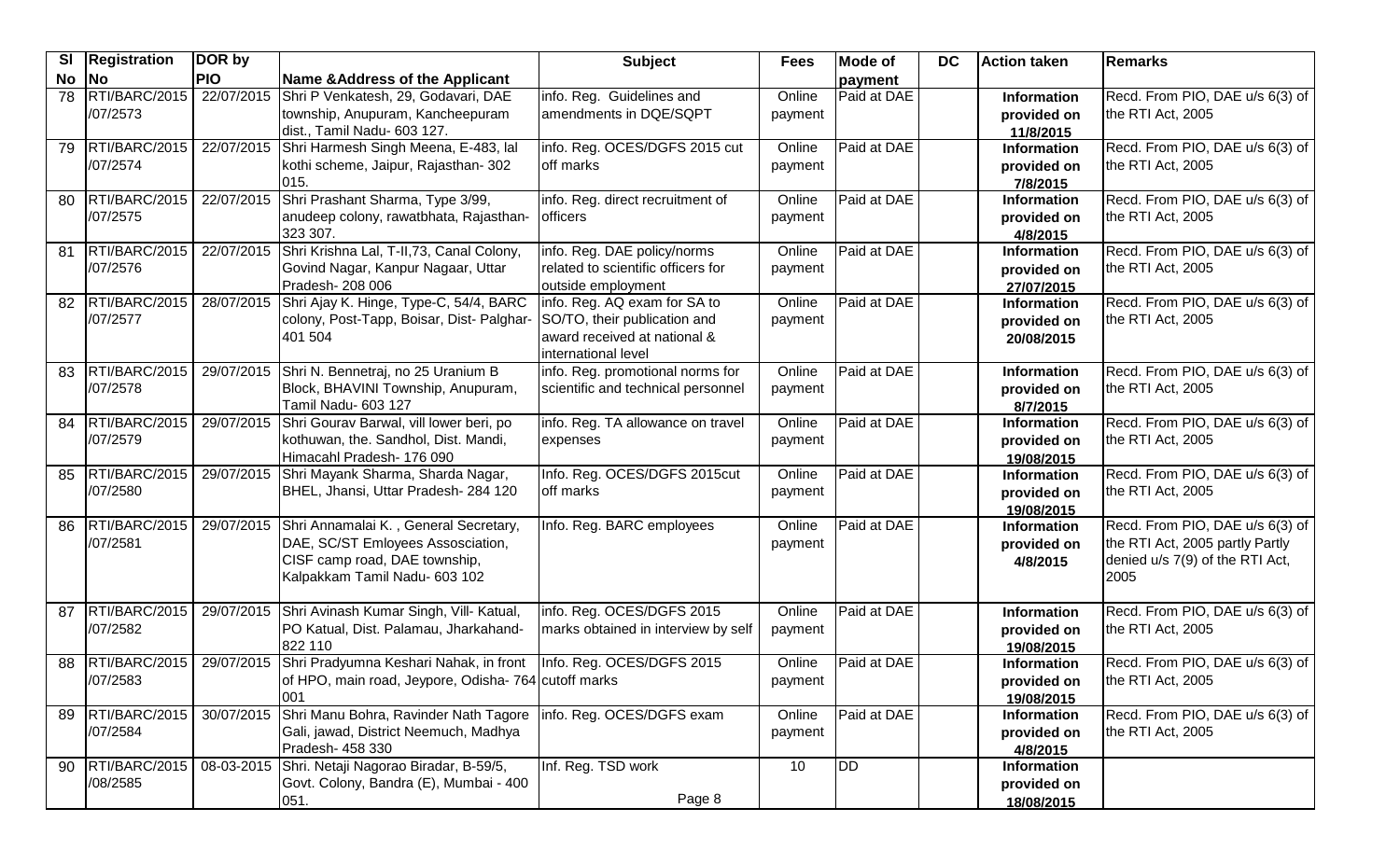| <b>SI</b> | Registration                   | DOR by     |                                                                                                                                                                                                                   | <b>Subject</b>                                                                             | <b>Fees</b>    | Mode of                             | <b>DC</b> | <b>Action taken</b>                             | Remarks                                                                                                                                                           |
|-----------|--------------------------------|------------|-------------------------------------------------------------------------------------------------------------------------------------------------------------------------------------------------------------------|--------------------------------------------------------------------------------------------|----------------|-------------------------------------|-----------|-------------------------------------------------|-------------------------------------------------------------------------------------------------------------------------------------------------------------------|
| <b>No</b> | $\overline{\mathsf{No}}$       | <b>PIO</b> | Name & Address of the Applicant                                                                                                                                                                                   |                                                                                            |                | payment                             |           |                                                 |                                                                                                                                                                   |
| 91        | RTI/BARC/2015<br>/08/2586      |            | 08-04-2015 Shri Subhrangsu Kumar, B-3, Malayagiri,<br>Anushaktinagar, Mumbai, Maharashtra-<br>400 094.                                                                                                            | info. Reg. representaion of an<br>employee                                                 | 10             | $\overline{IPO}$                    |           | **07/08/2015                                    | ** Transferred to PIO, BARC,<br>Kalpakkam u/s 6(3) of the RTI<br>Act, 2005                                                                                        |
| 92        | RTI/BARC/2015<br>/08/2587      |            | 08-04-2015 Shri Ranveer Kumar Meena, Vill- Jhar<br>Dholki, post- Dudhly, Tha-Bassi, Dist.-<br>Jaipur, Rajasthan- 303 301                                                                                          | info. Reg. BARC recruitment result                                                         | 10             | $\overline{IPO}$                    |           | <b>Information</b><br>provided on<br>17/08/2015 |                                                                                                                                                                   |
| 93        | RTI/BARC/2015<br>/08/2588      |            | 08-04-2015 Shri A.N Thale, Driver Gr.II,<br>Transport/PD, BARC, Mumbai- 400 085.                                                                                                                                  | info. Reg. memo issued to self                                                             | 10             | Cash                                |           | <b>Information</b><br>provided on<br>25/08/2015 |                                                                                                                                                                   |
|           | 94   RTI/BARC/2015<br>/08/2589 |            | 08-04-2015 Smt. Urmila Chandrakant Langhi, C/o<br>Ramu N. Bhagit, At Post: Aavat, Tal-<br>Khed, Dist- Pune-411 046, Maharashtra                                                                                   | Inf. Reg. BARC employee                                                                    | $\blacksquare$ | court Fee<br>stamp                  |           | <b>Under Process</b>                            | Letter for fee issued on<br>07/08/2015                                                                                                                            |
| 95        | RTI/BARC/2015<br>/08/2590      |            | 08-06-2015 Smt. Vaishali Zanke, Room No.3, FTD,<br>FIPLY, BARC, Trombay                                                                                                                                           | Inf. Reg. complaint against self                                                           | 10             | Cash                                |           | <b>Information</b><br>provided on<br>04/09/2015 |                                                                                                                                                                   |
| 96        | RTI/BARC/2015<br>/08/2591      |            | 08-07-2015 Dr. P. Venu Babu, Scientific Officer F,<br>Nuclear Agriculture & Biotechnology<br>Division 3-4-S, Mod Lab, BARC,<br>Trombay, Mumbai - 400 085.                                                         | Inf. Reg. XII Plan Projects of<br>NABTD, BARC                                              | 10             | Cash                                | 52        | Information<br>provided on<br>01/09/2015        | DC recd. & Documents provided<br>on 10/9/2015                                                                                                                     |
| 97        | RTI/BARC/2015<br>/08/2592      |            | 08-10-2015 Shri. N. D. Patil, Special Recovery &<br>Sales Officer, Officer af: Dattaseva<br>Sahakari Patpedhi Ltd. 1/136 BMC<br>Colony Opp. Fire Brigade Marve Road<br>malvani malad (West), Mumbai - 400<br>095. | Inf. Reg. BARC employee                                                                    |                | court Fee<br>stamp                  |           | <b>Under Process</b>                            | Letter for fee issued on<br>11/08/2015                                                                                                                            |
| 98        | RTI/BARC/2015<br>/08/2593      | 08-11-2015 | Shri. Pardeep Duhan, Type-1 Building,<br>Quarter No. - 126, Beside Hostel No. 4,<br>IIT, Bombay, Powai-Mumbai,<br>Maharashtra-400 076.                                                                            | Inf. Reg. implementation of DoPT<br>order for recruitment of Scientific<br><b>Officers</b> | 10             | <b>IPO</b>                          |           | <b>Information</b><br>provided on<br>25/08/2015 | denied u/s 2(f) of the RTI<br>Act, 2005                                                                                                                           |
| 99        | RTI/BARC/2015<br>/08/2594      |            | 08-11-2015 Shri. Rahul Sehrawat S/o Narender<br>Singh, V. P. O Kharar-Alipur, The & Dist,<br>Hisar, Haryana-125044.                                                                                               | Inf. Reg. death of scientists                                                              |                | Paid at<br>Dept. of<br>Posts, Hisar |           | <b>Information</b><br>provided on<br>02/09/2015 | Rcd. From Superintendent of<br>Post Office, Hisar Postal Division<br>u/s 6(3) of the RTI Act, 2005.<br>Partly denied $u/s$ 8(1)(j) of the<br><b>RTI Act, 2005</b> |
|           | 100 RTI/BARC/2015<br>/08/2595  |            | 08-12-2015 Shri Anilkumar R.S., C-3/5/3, Kaiga<br>township, Kaiga, PO, Karnataka- 581400 2010 to 2014                                                                                                             | Info. Reg. STPT exam between                                                               | 10             | <b>IPO</b>                          |           | Information<br>provided on<br>25/08/2015        | *Denied u/s 8(1)(j) of the RTI Act,<br>2005                                                                                                                       |
|           | 101 RTI/BARC/2015<br>/08/2596  |            | 08-12-2015 Shri Anilkumar R.S., C-3/5/3, Kaiga<br>township, Kaiga, PO, Karnataka- 581400                                                                                                                          | info. Reg. Additional Qualification<br>$P2$ ne Q                                           | 10             | <b>IPO</b>                          |           | <b>Information</b><br>provided on<br>25/08/2015 | Partly denied u/s 7(9) of the RTI<br>Act, 2005.                                                                                                                   |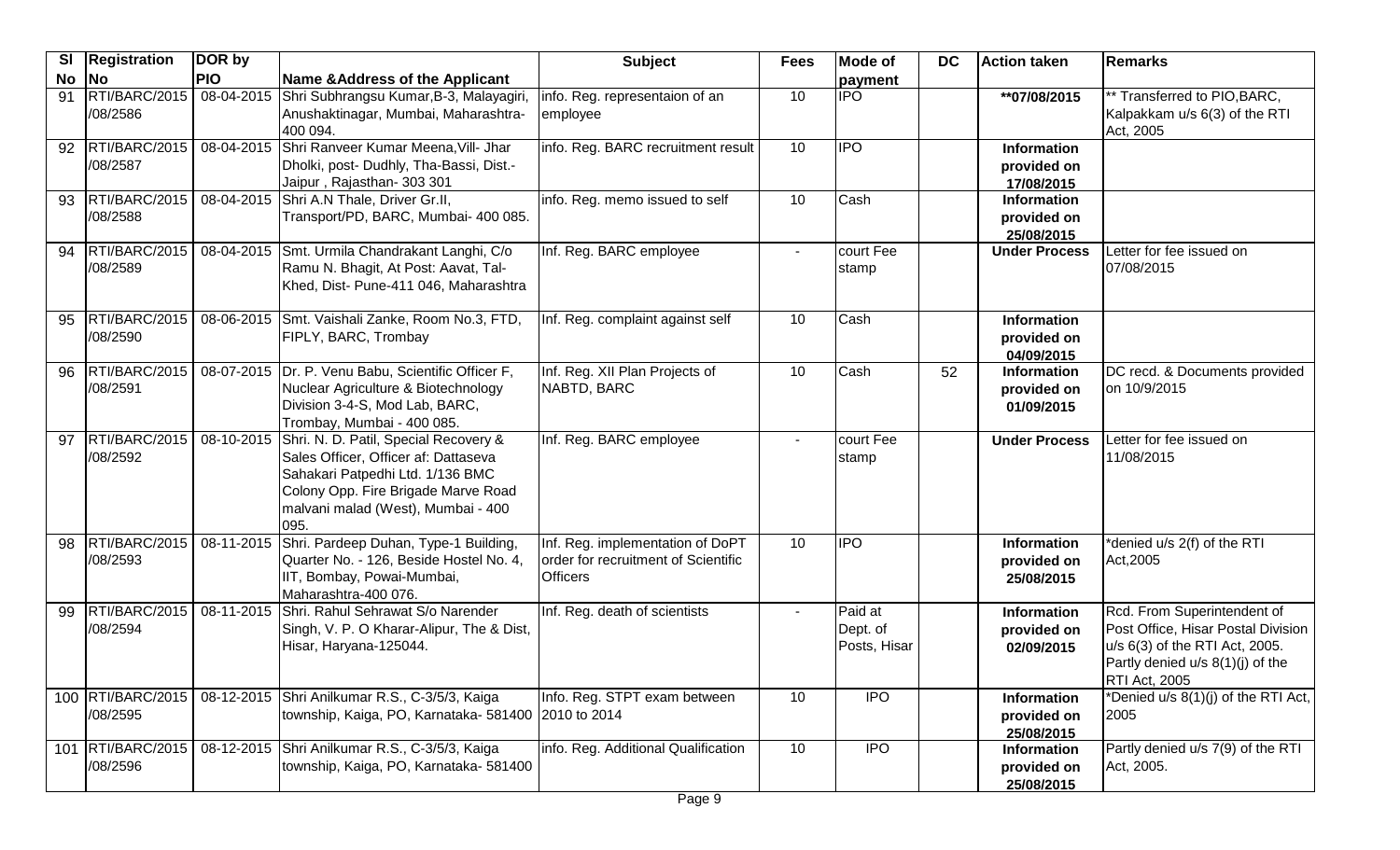| SI    | Registration                  | DOR by     |                                                                                                                                                         | <b>Subject</b>                                                          | <b>Fees</b>       | <b>Mode of</b> | <b>DC</b> | Action taken                                    | Remarks                                                                                                                                          |
|-------|-------------------------------|------------|---------------------------------------------------------------------------------------------------------------------------------------------------------|-------------------------------------------------------------------------|-------------------|----------------|-----------|-------------------------------------------------|--------------------------------------------------------------------------------------------------------------------------------------------------|
| No No |                               | <b>PIO</b> | <b>Name &amp; Address of the Applicant</b>                                                                                                              |                                                                         |                   | payment        |           |                                                 |                                                                                                                                                  |
|       | 102 RTI/BARC/2015<br>/08/2597 | 08-12-2015 | Shri Rakesh Kumar Singh, SO/F, ARUP, Info. Reg. copies of APAR self<br>RRDPD, Reactor Group, R. No. 24,<br>CIRUS, BARC, Trombay, Mumbai-85              |                                                                         | 10                | Cash           |           | <b>Information</b><br>provided on<br>18/08/2015 |                                                                                                                                                  |
|       | 103 RTI/BARC/2015<br>/08/2598 | 13/08/2015 | Shri Vinay Kumar, T-3/34 D, Anupratap<br>Colony, PO, Bhabha Nagar, RawatBhata, post of TO/C and SO/C<br>Via Kota, Rajasthan- 323 307                    | info. Reg. direct recruitment to the                                    | Online<br>payment | Paid at DAE    |           | Information<br>provided on<br>26/08/2015        | Recd. From PIO, DAE u/s 6(3) of<br>the RTI Act, 2005                                                                                             |
|       | 104 RTI/BARC/2015<br>/08/2599 | 13/08/2015 | Shri Sagar Singh Sachdev, 51-C, 3rd<br>floor, Arjun Nagar Safarjung Enclave,<br>New Delhi- 110 029                                                      | info. Reg. goverments plans on<br>nuclear energy                        | Online<br>payment | Paid at DAE    |           | *20/08/2015                                     | Recd. From PIO, DAE u/s 6(3) of<br>the RTI Act, 2005.<br>*Denied u/s 2(f) of the RTI Act,<br>2005                                                |
|       | 105 RTI/BARC/2015<br>/08/2600 | 13/08/2015 | Shri Dipankar Sadhu, Flat no. 34/6,<br>BARC colony, Tarapur, Boisar, Boisar<br>dist. Maharastra- 401 504                                                | info. Reg. MEP for SO/E toSO/F                                          | Online<br>payment | Paid at DAE    |           | <b>Information</b><br>provided on<br>19/08/2015 | Recd. From PIO, DAE u/s 6(3) of<br>the RTI Act, 2005                                                                                             |
|       | 106 RTI/BARC/2015<br>/08/2601 | 13/08/2015 | Ms. Shruti Kaushik, B-10, Ground Floor,<br>Vishwakarma Colony, MB road, Delhi-<br>110 044                                                               | info. Reg. funds allocated for R&D<br>by DAE                            | Online<br>payment | Paid at DAE    |           | <b>Information</b><br>provided on<br>11/09/2015 | Recd. From PIO, DAE u/s 6(3) of<br>the RTI Act, 2005                                                                                             |
|       | 107 RTI/BARC/2015<br>/08/2602 | 13/08/2015 | Shri Sharathkumar A, 12 Ellaiamman<br>Koil street, Nalvarkoilpet,<br>Thirukkalukundram, Tamil Nadu- 603<br>109                                          | info. Reg. OCES 2015 marks cut<br>off marks                             | Online<br>payment | Paid at DAE    |           | <b>Information</b><br>provided on<br>27/08/2015 | Recd. From PIO, DAE u/s 6(3) of<br>the RTI Act, 2005<br>Partly denied u/s 6(3) of the RTI<br>Act, 2005.                                          |
|       | 108 RTI/BARC/2015<br>/08/2603 | 13/08/2015 | Shri Pavan kumar Triupati, Plot no. B-62, Info. Reg. TA booking of BARC<br>Row House, near shivaji chowk, sector-<br>12, kharghar, Navi Mumbai- 410 210 | employee                                                                | Online<br>payment | Paid at DAE    |           | <b>Information</b><br>provided on<br>24/08/2015 | Recd. From PIO, DAE u/s 6(3) of<br>the RTI Act, 2005                                                                                             |
|       | 109 RTI/BARC/2015<br>/08/2604 | 13/08/2015 | Shri Prabhu Dandriyal, 21-Sunderwala,<br>Raipur, Dehradhun, Uttarakhand- 248<br>001                                                                     | info. Reg. DAE awards scheme in<br>Science, Engineering &<br>Technology | Online<br>payment | Paid at DAE    |           | **17/08/2015                                    | Recd. From PIO, DAE u/s 6(3) of<br>the RTI Act, 2005 ** trfd to PIO,<br>NFC, Hyderabad u/s 6(3) of the<br><b>RTI Act, 2005</b>                   |
|       | 110 RTI/BARC/2015<br>/08/2605 | 13/08/2015 | Shri A. Bhagwat, B 5 Vikas Complex,<br>castle mills compound, LBS marg, Thane BARC dispensary<br>400 601                                                | info. Reg. medicine supplies in                                         | Online<br>payment | Paid at DAE    |           | <b>Information</b><br>provided on<br>02/09/2015 | Recd. From PIO, DAE u/s 6(3) of<br>the RTI Act, 2005<br>Trfd. To PIO, DPS point nos. (1) &<br>(2) u/s 6(3) of the RTI Act, 2005<br>on 26/08/2015 |
|       | 111 RTI/BARC/2015<br>/08/2606 |            | 13/08/2015 Ms. Nidhi, G-2, SNR residency, Vijaypuri<br>colony, AS rao nagar, hyderabad,<br>Telangana- 500 062                                           | info. Reg. rules for applying for<br>outside employment                 | Online<br>payment | Paid at DAE    |           | <b>Information</b><br>provided on<br>18/08/2015 | Recd. From PIO, DAE u/s 6(3) of<br>the RTI Act, 2005                                                                                             |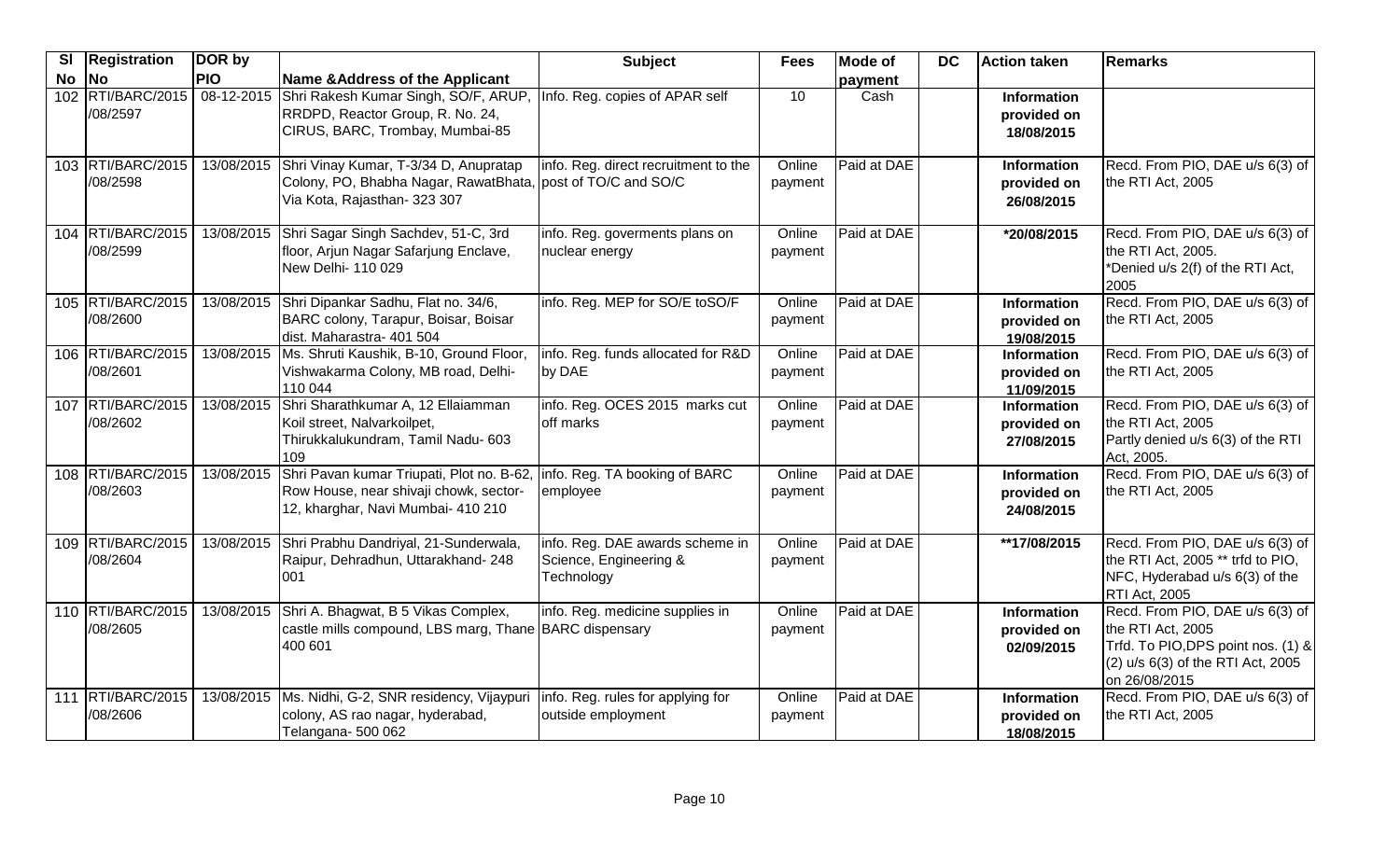| <b>SI</b> | <b>Registration</b>           | DOR by     |                                                                                                                                                           | <b>Subject</b>                                                    | <b>Fees</b>       | <b>Mode of</b> | DC | Action taken                                    | Remarks                                                                                                                                                                                                                 |
|-----------|-------------------------------|------------|-----------------------------------------------------------------------------------------------------------------------------------------------------------|-------------------------------------------------------------------|-------------------|----------------|----|-------------------------------------------------|-------------------------------------------------------------------------------------------------------------------------------------------------------------------------------------------------------------------------|
|           | $No$ $No$                     | <b>PIO</b> | Name & Address of the Applicant                                                                                                                           |                                                                   |                   | payment        |    |                                                 |                                                                                                                                                                                                                         |
|           | 112 RTI/BARC/2015<br>/08/2607 | 13/08/2015 | Shri N Gummireddy, D 110, Kaiga<br>Township, Karwar, Karnataka- 581 400                                                                                   | info. Reg. rules/procedures for<br>SO/B to SO/C                   | 10                | <b>IPO</b>     |    | *01/09/2015                                     | Recd. From PIO, DAE u/s 6(3) of<br>the RTI Act, 2005 Letter for Fee<br>issued on 18/08/2015 *Denied<br>u/s 2(f) of the RTI Act, 2005                                                                                    |
|           | 113 RTI/BARC/2015<br>/08/2608 | 13/08/2015 | Shri Asit Kumar Paul, AMD complex,<br>Khasmahal, PO Tatanagar, Jamshedpur,<br>Jharkhand- 831 002                                                          | info. Reg. tribal area allowance                                  | Online<br>payment | Paid at DAE    |    | <b>Information</b><br>provided on<br>02/09/2015 | Recd. From PIO, DAE u/s 6(3) of<br>the RTI Act, 2005<br>Trfd to PIO, BARC, Tarapur<br>pertaining to point No. (1) and<br>US(SCS) & PIO, DAE pertaining<br>to Point No. $(3)$ u/s $6(3)$ of the<br><b>RTI Act, 2005.</b> |
|           | 114 RTI/BARC/2015<br>/08/2609 | 13/08/2015 | Shri Supriyo Ghosh, 75/7/2, P Road,<br>Bihar- 711 108                                                                                                     | info. Reg. declaration of the result<br>of exam conducted by BARC | Online<br>payment | Paid at DAE    |    | Information<br>provided on<br>04/09/2015        | Recd. From PIO, DAE u/s 6(3) of<br>the RTI Act, 2005                                                                                                                                                                    |
|           | 115 RTI/BARC/2015<br>/08/2610 | 13/08/2015 | Shri Murugesan R., 53 D, Kariyamapala<br>road, kumarapalayam post, annur, tamil<br>nadu- 641 653                                                          | info. Reg. interview results for the<br>post of TO/C              | Online<br>payment | Paid at DAE    |    | <b>Information</b><br>provided on<br>11/09/2015 | Recd. From PIO, DAE u/s 6(3) of<br>the RTI Act, 2005                                                                                                                                                                    |
|           | 116 RTI/BARC/2015<br>/08/2611 |            | 13/08/2015 Mr. Shaikh Mohammed Khalid, 371, Yar<br>Mohd Plot, Char Null, Jawahar Nagar,<br>Santacruz (east), Mumbai- 400 055.                             | info reg. departmental enquiry<br>against BARC employee           | $\overline{20}$   | <b>IPO</b>     |    | *19/08/2015                                     | Denied u/s 8(1)(j) of the RTI<br>Act, 2005                                                                                                                                                                              |
|           | 117 RTI/BARC/2015<br>/08/2612 | 13/08/2015 | Shri Aresh Waghmare, Scientific<br>Assistant/E, Transport Maintenance<br>Section, Centre of Design and<br>Manufacture, BARC (Trombay), Mumbai-<br>400 085 | info. Reg. rules/procedures of<br>attendance of employees in BARC | 10                | Cash           | 16 | <b>Information</b><br>provided on<br>01/09/2015 | DC recd. 03/09/2015 and<br>documents proivded on<br>04/09/2015                                                                                                                                                          |
|           | 118 RTI/BARC/2015<br>/08/2613 | 18/08/2015 | Shri Dharmendra Sharma, Ward no. 15,<br>Plot No. 24, behind Tehsil, Chomu, Dist.<br>Jaipur, Rajasthan-303 702                                             | info. reg. radiographers working in<br><b>BARC</b> hospital       | 10                | <b>IPO</b>     |    | Information<br>provided on<br>10/09/2015        | Partly denied u/s 8(1)(j) of the<br><b>RTI Act, 2005.</b>                                                                                                                                                               |
|           | 119 RTI/BARC/2015<br>/08/2614 | 19/08/2015 | Shri M.C Goel, BARCOA Educational<br>Complex, Bhagirathi Building,<br>Anushaktinagar, Mumbai- 400 094.                                                    | info. Reg. representation<br>procedure                            | 10                | Cash           |    | <b>Information</b><br>provided on<br>26/08/2015 | Trfd to PIO(SCS), DAE u/s 6(3)<br>of the RTI ACT, 2005 pertaining<br>to point Nos. 2 & 3 on 26/08/2015                                                                                                                  |
|           | 120 RTI/BARC/2015<br>/08/2615 |            | 19/08/2015 Smt. Snehal S. Patole, CHSS No.<br>8/12614-B, A-2, Sanchi, Anushaktinagar,<br>Mumbai- 400 094.                                                 | info. Reg.medical history of self                                 | 10                | Cash           |    | *25/08/2015                                     | *Denied u/s 2(f) of the RTI Act,<br>2005.                                                                                                                                                                               |
|           | 121 RTI/BARC/2015<br>/08/2616 | 19/08/2015 | Shri Ashok Phakira Jadhav, WIP<br>Securtiy, BARC Phone no. 25592178                                                                                       | Info. Reg. rules/procedures of shift<br>duty and C-off provisions | 10                | Cash           |    | <b>Information</b><br>provided on<br>04/09/2015 |                                                                                                                                                                                                                         |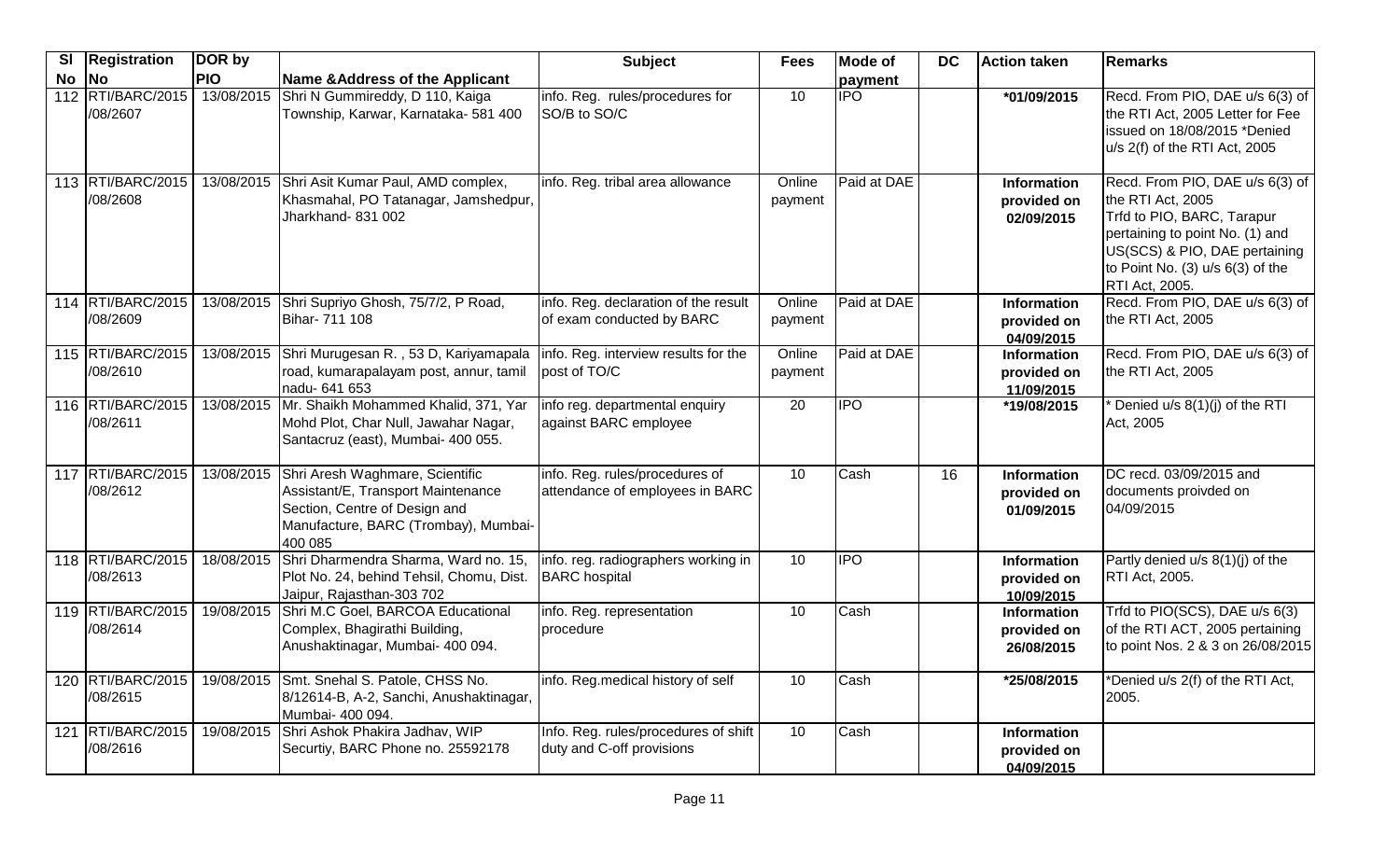| <b>SI</b> | <b>Registration</b>             | DOR by     |                                                                                                                                                               | <b>Subject</b>                                                                               | <b>Fees</b>       | <b>Mode of</b> | <b>DC</b> | <b>Action taken</b>                             | Remarks                                                                                                                                                                                    |
|-----------|---------------------------------|------------|---------------------------------------------------------------------------------------------------------------------------------------------------------------|----------------------------------------------------------------------------------------------|-------------------|----------------|-----------|-------------------------------------------------|--------------------------------------------------------------------------------------------------------------------------------------------------------------------------------------------|
| No        | <b>No</b>                       | <b>PIO</b> | <b>Name &amp; Address of the Applicant</b>                                                                                                                    |                                                                                              |                   | payment        |           |                                                 |                                                                                                                                                                                            |
|           | 122 RTI/BARC/2015<br>/08/2617   | 20/08/2015 | Shri K.V Nazare, Sr. PS(NS), Heavy<br>water Division, BARC                                                                                                    | info. Reg. strength & transfer<br>policy for Nurses                                          | 10                | Cash           |           | <b>Information</b><br>provided on<br>07/09/2015 |                                                                                                                                                                                            |
|           | 123 RTI/BARC/2015<br>/08/2618   | 20/08/2015 | Shri Busine Mahesh, S/O B. Hanumappa info. Reg. interview marks secured<br>Street No -1, New Mangampet,<br>Obulavaripalli, Kadapa, Andhra Pradesh-<br>516 105 | in OCES/DGFS 2015 by self                                                                    | Online<br>payment | Paid at DAE    |           | <b>Information</b><br>provided on<br>04/09/2015 | Recd. From PIO, DAE u/s 6(3) of<br>the RTI Act, 2005                                                                                                                                       |
|           | 124 RTI/BARC/2015<br>/08/2619   | 20/08/2015 | Shri Shankar Singh Chouhan, G-506,<br>Metro Vihar, Near Sai Mandir, Najafgarh,<br>Delhi- 110 043.                                                             | info. Reg. recruitment, age limit<br>and eligibility conditions for<br>Scientific Assistants | Online<br>payment | Paid at DAE    |           | Information<br>provided on<br>15/09/2015        | Recd. From PIO, DAE u/s 6(3) of<br>the RTI Act, 2005                                                                                                                                       |
|           | 125 RTI/BARC/2015<br>/08/2620   | 21/08/2015 | Shri Vikas K. Telang, B-32/5, Kendriya<br>Vihar, Sector-11, Kharghar, Navi Mumbai-officers<br>410 210                                                         | info. Reg. promotion of scientific                                                           | 10                | Cash           |           | *18/09/2015                                     | *Denied u/s 2(f) of the RTI Act,<br>2005.                                                                                                                                                  |
|           | 126 RTI/BARC/2015<br>/08/2621   | 21/08/2015 | Shri K S Pillai, Heavy Water Board, VS<br>Bhavan, Anushaktinagar, Mumbai- 400<br>094.                                                                         | Info. Reg. promotion based on<br><b>ACP/MACP</b> scheme                                      | Online<br>payment | Paid at DAE    | 6         | Information<br>provided on<br>14/09/2015        | Recd. From PIO, DAE u/s 6(3) of<br>the RTI Act, 2005<br>**Trfd. To PIOs of constituent<br>units of BARC u/s 6(3) of the RTI<br>Act, 2005 on 25/08/2015. DC<br>recd and documents provided. |
|           | 127 RTI/BARC/2015<br>/08/2622   | 21/08/2015 | Mrs. Madhavi H. Desai, 34-Alkananda,<br>Anushaktinagar, Mumbai - 400 094.                                                                                     | info. Reg. appointment of<br>Nurses(D)/(E) in BARC Hospital                                  | 10                | Cash           |           | <b>Information</b><br>provided on<br>09/09/2015 |                                                                                                                                                                                            |
|           | 128 RTI/BARC/2015<br>/08/2623   | 21/08/2015 | Mrs. Madhavi H. Desai, 34-Alkananda,<br>Anushaktinagar, Mumbai - 400 094.                                                                                     | Info. Reg. Nurses(D)/(E)<br>empanelled against BARC advt.                                    | 10                | Cash           |           | Information<br>provided on<br>08/09/2015        |                                                                                                                                                                                            |
|           | 129 RTI/BARC/2015<br>/08/2624   | 21/08/2015 | Mrs. Madhavi H. Desai, 34-Alkananda,<br>Anushaktinagar, Mumbai - 400 094.                                                                                     | info. Reg. promotion of nurses in<br><b>BARC</b> hospital                                    | 10                | Cash           |           | <b>Information</b><br>provided on<br>10/09/2015 | Partly Denied u/s 2(f) of the RTI<br>Act, 2005                                                                                                                                             |
|           | 130 RTI/BARC/2015<br>/08/2625   | 25/08/2015 | Shri Deven Arjun Jogdeo, 7/II, Gajanan<br>Nivas, Liberty Garden Main Rd. No. 2,<br>Malad (west), Mumbai- 400 064                                              | info. Reg. certified copy of Material<br>Safety Date Sheet                                   | 10                | <b>IPO</b>     |           | <b>Information</b><br>provided on<br>21/09/2015 |                                                                                                                                                                                            |
|           | 131   RTI/BARC/2015<br>/08/2626 | 26/08/2015 | Shri Manish sharma, C-1-14, Ansari<br>Nagar East Campus, AllMS, New Delhi-<br>110 029                                                                         | Info. Reg. recruitment of<br>pharmicist & hospital work<br>assistant                         | Online<br>payment | Paid at DAE    |           | *22/09/2015                                     | Recd. From PIO, DAE u/s 6(3) of<br>the RTI Act, 2005<br>*Denied u/s 2(f) of the RTI Act,<br>2005.                                                                                          |
|           | 132 RTI/BARC/2015<br>/08/2627   |            | 26/08/2015   Ms. Rashmi Singh, G-7, SPAGITY,<br>Sector-15, Kharghar, Navi Mumbai- 410<br>210                                                                  | info. Reg. educational qualification<br>of work assistant-A                                  | 10                | <b>IPO</b>     |           | Information<br>provided on<br>23/09/2015        | Transf. to PIO, HBNI pertaining<br>to point no. $2 & 3$ u/s $6(3)$ of the<br>RTI Act, 2005                                                                                                 |
|           | 133 RTI/BARC/2015<br>/08/2628   | 26/08/2015 | Shri Aravindan Selvaraj, 17, DAE senior<br>Hostel, Kalpakkam, Tamil Nadu- 603102 OCES/DGFS trainees                                                           | info. Reg. stipend paid to<br>Page 12                                                        | Online<br>payment | paid at DAE    |           | Information<br>provided on<br>24/9/2015         | Recd. From PIO, DAE u/s 6(3) of<br>the RTI Act, 2005                                                                                                                                       |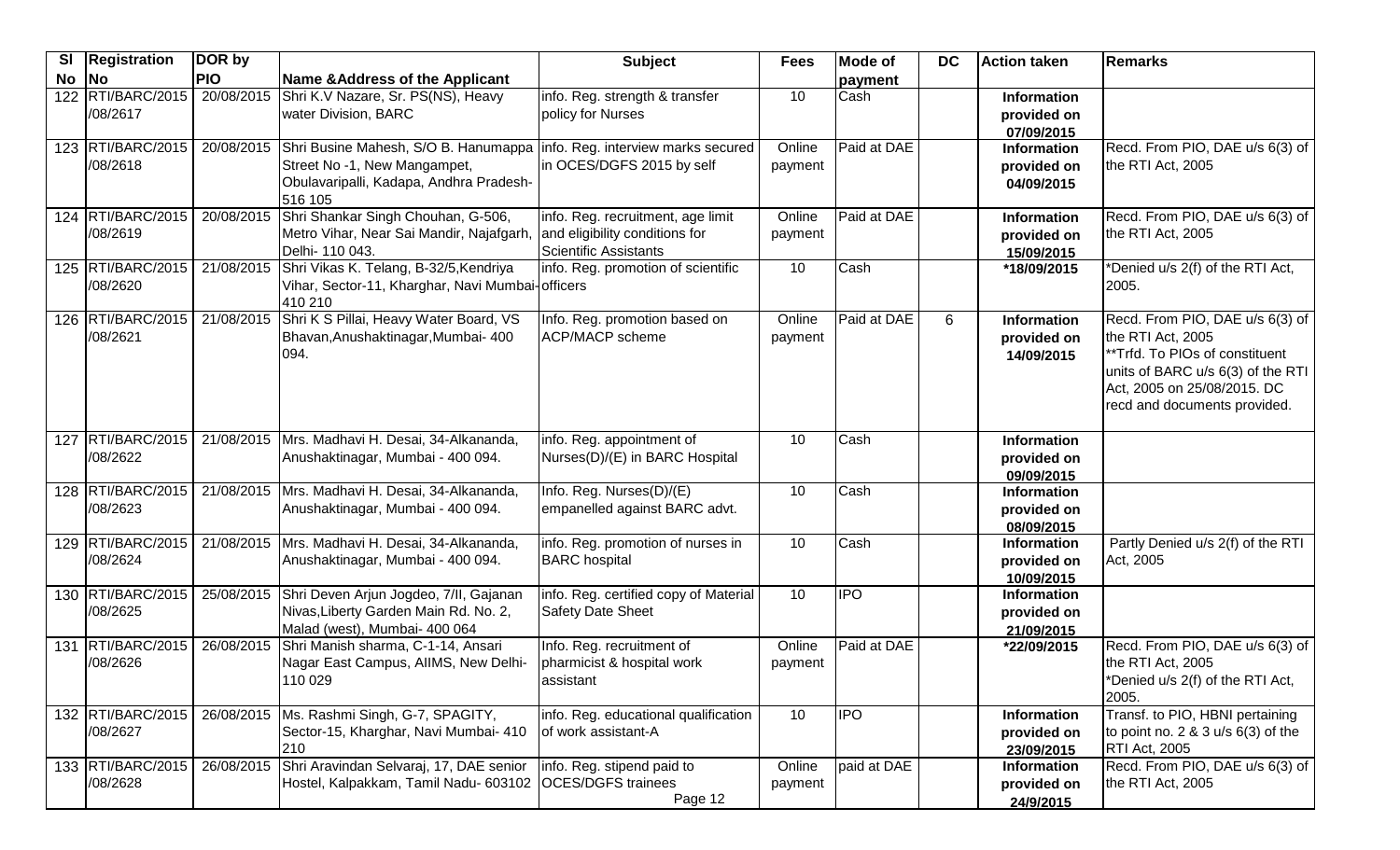| SI        | <b>Registration</b>           | DOR by     |                                                                                                                                              | <b>Subject</b>                                                                                               | <b>Fees</b>       | <b>Mode of</b>        | <b>DC</b> | <b>Action taken</b>                             | <b>Remarks</b>                                                                                   |
|-----------|-------------------------------|------------|----------------------------------------------------------------------------------------------------------------------------------------------|--------------------------------------------------------------------------------------------------------------|-------------------|-----------------------|-----------|-------------------------------------------------|--------------------------------------------------------------------------------------------------|
| <b>No</b> | <b>No</b>                     | <b>PIO</b> | Name & Address of the Applicant                                                                                                              |                                                                                                              |                   | payment               |           |                                                 |                                                                                                  |
|           | 134 RTI/BARC/2015<br>/08/2629 | 26/08/2015 | Shri Naveen Jain, 32/2 Prempuri,<br>Muzaffarnagar, Uttar Pradesh-251 002                                                                     | Info reg. AKRUTI Tech pack                                                                                   | Online<br>payment | paid at DAE           |           | <b>Information</b><br>provided on<br>22/09/2015 | Recd. From PIO, DAE u/s 6(3) of<br>the RTI Act, 2005                                             |
|           | 135 RTI/BARC/2015<br>/08/2630 |            | 27/08/2015 Shri S. Anbuchelvan, No. 25, Siddhi<br>Vinayagar Salai, Subham Nagar, Old<br>Pallavaram, Chennai- 600 117                         | info. Reg. list of BARC employees<br>supperannuation/retirement<br>/resignation/VRS                          | 10                | <b>IPO</b>            |           | Information<br>provided on<br>23/09/2015        | Partly denied u/s 7(9) and 8(1)(j)<br>of the RTI Act, 2005.                                      |
|           | 136 RTI/BARC/2015<br>/08/2631 |            | 28/08/2015 Shri Amar Singh Verma, 32/39, Old<br>Kutalupur, Rakabgani, Agra                                                                   | Info.reg age of Taj Mahal                                                                                    | 10                | <b>IPO</b>            |           | **1/9/2015                                      | **Trfd to Dir. Gen., Arch Survey<br>of India, New Delhi                                          |
|           | 137 RTI/BARC/2015<br>/08/2632 | 29-08-2015 | Shri. Pavan Agarwal, RTI Activist, Near<br>Jeelal Street, Mandi Chowk, Muradabad ·<br>244 001.                                               | Details of research/study on<br>- bottled drinking water                                                     | $\blacksquare$    | Paid at PMO<br>office |           | Information<br>provided on<br>28/09/2015        | Rcd. From CPIO, BRIT pertaining<br>to point No. $(5)$ u/s $6(3)$ of the<br><b>RTI Act, 2005.</b> |
|           | 138 RTI/BARC/2015<br>/09/2633 | 26/08/2015 | Shri Subhrangsu Kumar, B-3, Malayagiri,<br>Anushaktinagar, Mumbai, Maharashtra-<br>400 094.                                                  | Information reg. Writ Petition                                                                               | 200               | <b>IPO</b>            | 90        | *15/09/2015                                     | *Denied u/s 8(1)(j) of the RTI Act,<br>2005.                                                     |
|           | 139 RTI/BARC/2015<br>/09/2634 | 09-01-2015 | Shri S.C Patro, Qtr No. C-54/6, NAPS<br>Township, Narora, Dist- Bulandshahr,<br>(UP)-203389                                                  | copy of order/circular related to<br>NRPS and promotion norms for<br>technical and auxillary Staff           | 10                | <b>IPO</b>            |           | <b>Information</b><br>provided on<br>29/09/2015 |                                                                                                  |
|           | 140 RTI/BARC/2015<br>/09/2635 |            | 09-01-2015 Shri Shashi Kant,<br>12-B, Annapurna, Anushakti Nagar,<br>Mumbai-400094                                                           | Copy of APAR of Self                                                                                         | 10                | Cash                  |           | <b>Information</b><br>provided on<br>29/09/2015 |                                                                                                  |
|           | 141 RTI/BARC/2015<br>/09/2636 |            | 09-02-2015 Dr. A. P. Mishra, SO/G, A&MPD, Mod<br>Lab, C Block, M0254-H, BARC                                                                 | Copy of APAR of Self                                                                                         | 10                | Cash                  |           | <b>Information</b><br>provided on<br>30/09/2015 |                                                                                                  |
|           | 142 RTI/BARC/2015<br>/09/2637 | 09-03-2015 | Smt Neelima S. Kadam, Stenographer,<br>Comp. No. 21/204, Anushakti Bhavan,<br>CSM Marg, Mumbai- 400 001                                      | certified copy of vehicle &<br>contractor gate entry register at<br><b>IDAE</b>                              | 10                | Paid at DAE           |           | <b>Under Process</b>                            | Recd. From PIO, DAE u/s 6(3) of<br>the RTI Act, 2005                                             |
|           | 143 RTI/BARC/2015<br>/09/2638 |            | 09-03-2015 Shri Prem Prakash Prajapati, Industrial<br>area, Khurai road, Bina, Distt.- Sagar,<br>MP-470 113                                  | info. Reg. ex-BARC employee                                                                                  | 10                | <b>IPO</b>            |           | <b>Information</b><br>provided on<br>08/09/2015 |                                                                                                  |
|           | 144 RTI/BARC/2015<br>/09/2639 | 09-04-2015 | Shri Hariprasad Motiram Moon, D-10/2,<br>KAPP-Anumala Township, Via- Vyara,<br>PO: Anumala, Dist: Tapi (Vyara), Gujarat-circulars<br>394 651 | info. Reg. service relaxation<br>benefit & promotion w.r.t TC                                                | 10                | Paid at DAE           |           | <b>Under Process</b>                            | Recd. From PIO, DAE u/s 6(3) of<br>the RTI Act, 2005.                                            |
|           | 145 RTI/BARC/2015<br>/09/2640 |            | 09-07-2015 Smt. Archana D. Ilhe, Type-C, 53/2,<br>BARC, Colony Boisar, Post-TAPP,<br>Taluka and Distrtict- Palghar- 401 504                  | info. Reg. category wise lowest<br>marks req. for appearing in<br>interview for Scientific Officer in<br>DAE | 10                | IPO                   |           | <b>Under Process</b>                            |                                                                                                  |
|           | 146 RTI/BARC/2015<br>/09/2641 |            | 09-08-2015 Smt. Urmila Chandrakant Langhi, C/O<br>Ramu N. Bhagit, PO Avhat, Taluka Khed,<br>Dist. Pune-411 046                               | info. Reg. BARC employee<br>Page 13                                                                          | 10                | <b>IPO</b>            |           | <b>Under Process</b>                            |                                                                                                  |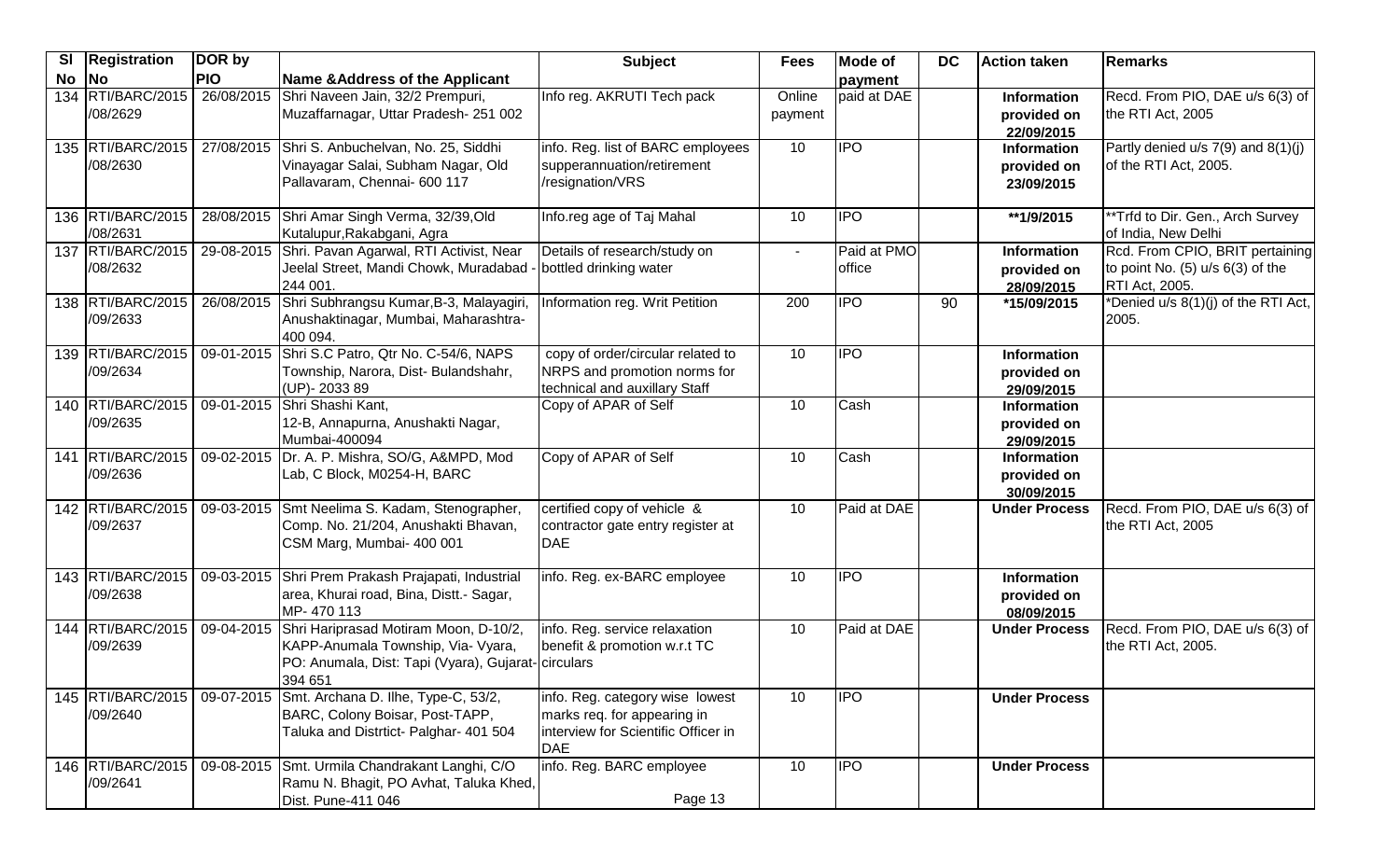| SI | <b>Registration</b>           | DOR by     |                                                                                                                                                  | <b>Subject</b>                                        | <b>Fees</b>       | Mode of     | <b>DC</b> | <b>Action taken</b>                             | <b>Remarks</b>                                       |
|----|-------------------------------|------------|--------------------------------------------------------------------------------------------------------------------------------------------------|-------------------------------------------------------|-------------------|-------------|-----------|-------------------------------------------------|------------------------------------------------------|
| No | <b>No</b>                     | <b>PIO</b> | Name & Address of the Applicant                                                                                                                  |                                                       |                   | payment     |           |                                                 |                                                      |
|    | 147 RTI/BARC/2015<br>/09/2642 | 14/9/2015  | Shri Ravi shankar Sharma, 136, Pawan<br>Kunj Colony, Kaman, Dist. Bharatpur,<br>Rajasthan, - 321 022.                                            | info. Reg. OCES/DGFS 2015                             | Online<br>payment | Paid at DAE |           | <b>Under Process</b>                            | Recd. From PIO, DAE u/s 6(3) of<br>the RTI Act, 2005 |
|    | 148 RTI/BARC/2015<br>/09/2643 | 14/9/2015  | Shri Sambit Sagar Pani, Qr. No. B4,<br>Saraswati Enclave, Opp. Sambalpur City<br>Railway Station, PO: Dhankauda,<br>Sambalpur, Odisha - 768 006. | info. Reg. OCES/DGFS 2015                             | Online<br>payment | Paid at DAE |           | <b>Under Process</b>                            | Recd. From PIO, DAE u/s 6(3) of<br>the RTI Act, 2005 |
|    | 149 RTI/BARC/2015<br>/09/2644 | 14/9/2015  | Shri S. Jayakumar, No. 76, Gandhi<br>Street, Dr. Ambedkar Nagar, Uthukottai,<br>Tamil Nadu- 602 026                                              | info. Reg. DQE/STPT                                   | Online<br>payment | Paid at DAE |           | <b>Under Process</b>                            | Recd. From PIO, DAE u/s 6(3) of<br>the RTI Act, 2005 |
|    | 150 RTI/BARC/2015<br>/09/2645 | 14/09/2015 | Shri S. Durai Kannan, CWMF,<br>BARC/NRB, Kalpakkam, DAE Township,<br>Kalpakkam, Tamil Nadu- 603 102                                              | info. Reg. DQE                                        | Online<br>payment | Paid at DAE |           | <b>Under Process</b>                            | Recd. From PIO, DAE u/s 6(3) of<br>the RTI Act, 2005 |
|    | 151 RTI/BARC/2015<br>/09/2646 |            | 14/09/2015 Shri Adsion Panthagani, Door No. 3-18a- Reg. Medical student attendace<br>7/4 ayodhyanagar, 4A Kakinada, Pincode register<br>533001   |                                                       | 10                | <b>IPO</b>  |           | <b>Under Process</b>                            |                                                      |
|    | 152 RTI/BARC/2015<br>/09/2647 | 14/09/2015 | Smt. Satyadevi<br>(SC/ST women cell member), No. 9-96,<br>Nalla Quarry Colony, Pendurthi,<br>Vishakhapatnam - 530073                             | Info. Reg. BARC, Trombay<br>recruitment advertisement | 10                | <b>IPO</b>  |           | <b>Information</b><br>provided on<br>21/09/2015 |                                                      |
|    | 153 RTI/BARC/2015<br>/09/2648 | 14/09/2015 | Shri S S Sonwalkar, 137, "A", MIG-A, Dr. Info. Reg. Pension Rules<br>A.S. Rao Nagar, Post: ECIL, Hyderabad<br>500062                             |                                                       | 10                | <b>IPO</b>  |           | <b>Under Process</b>                            |                                                      |
|    | 154 RTI/BARC/2015<br>/09/2649 | 14/09/2015 | Shri Babanrao Wamanrao Deshmukh,<br>Plot No. P-37, MIDC, Boisar, Behind Hotel<br>Contessa, Tal & Dist: Palghar, Pincode<br>401504                | Info. reg promotions in DAE                           | Online<br>payment | Paid at DAE |           | <b>Under Process</b>                            | Recd. From PIO, DPS u/s 6(3) of<br>the RTI Act, 200  |
|    | 155 RTI/BARC/2015<br>/09/2650 | 14/09/2015 | Mr. D Arulpagash (Advocate), No. 66,<br>Mariamman Koil Street, Poraiyur, Villanur<br>Post, Puducherry - 605 110                                  | Info reg BARC employee                                | 10                | <b>IPO</b>  |           | <b>Under Process</b>                            |                                                      |
|    | 156 RTI/BARC/2015<br>/09/2651 | 14/09/2015 | Shri. Kunal Mohan Birwadkar, Flat No.08, Info. Reg. CHSS facility<br>Atomica Acharya Atre Marg, Deepak<br>Mhatre Chowk, Worli, Mumbai - 400 018  |                                                       | 10                | Paid at DPS |           | <b>Under Process</b>                            |                                                      |
|    | 157 RTI/BARC/2015<br>/09/2652 | 15/09/2015 | Shri Palanimuthu Rathinavel, D Sector, E Info. reg. application of Helper<br>Line, Room No.21, Cheetacamp,<br>Trombay Post, Mumbai - 400 088     | A(CM) post                                            | 10                | <b>IPO</b>  |           | <b>Under Process</b>                            |                                                      |
|    | 158 RTI/BARC/2015<br>/09/2653 |            | 15/09/2015 Shri G. Balaji,<br>29, 8th Street, DAE Township,<br>Kalpakkam - 603 102                                                               | Info. reg. recruitment procedure<br>Page 14           | 10                | Paid at DAE |           | <b>Under Process</b>                            |                                                      |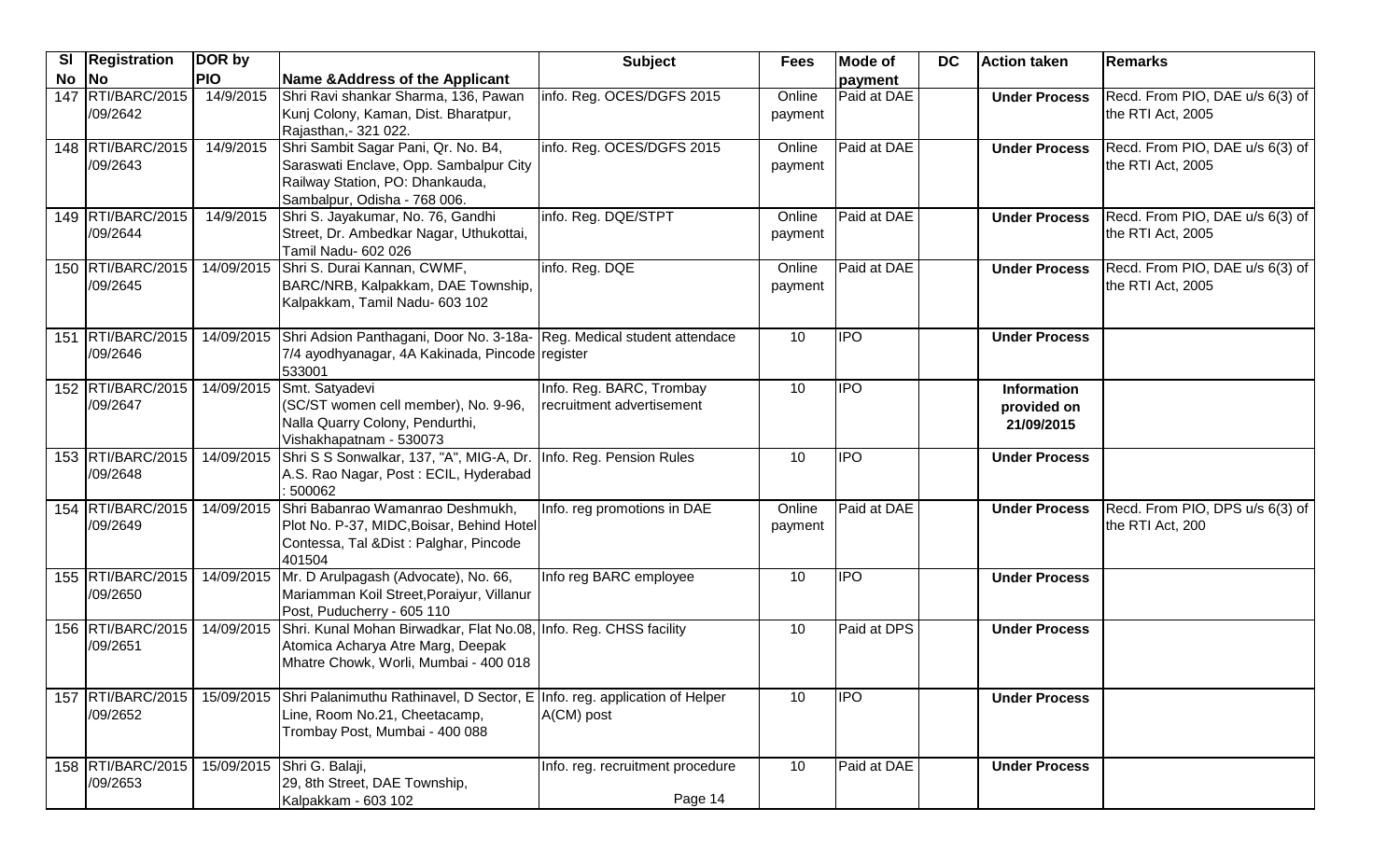| SI | <b>Registration</b>           | DOR by     |                                                                                                                                                                     | <b>Subject</b>                                                           | <b>Fees</b>    | <b>Mode of</b>             | <b>DC</b> | <b>Action taken</b>  | Remarks                                                         |
|----|-------------------------------|------------|---------------------------------------------------------------------------------------------------------------------------------------------------------------------|--------------------------------------------------------------------------|----------------|----------------------------|-----------|----------------------|-----------------------------------------------------------------|
| No | <b>No</b>                     | <b>PIO</b> | Name & Address of the Applicant                                                                                                                                     |                                                                          |                | payment                    |           |                      |                                                                 |
|    | 159 RTI/BARC/2015<br>/09/2654 | 15/09/2015 | Shri Vinay Kumar, T-3/34 D, Anupratap<br>Colony, PO, Bhabha Nagar, RawatBhata, TO/C and SO trainee in BARC<br>Via Kota, Rajasthan- 323 307                          | Info. reg. direct recuritment of                                         | 10             | Paid at DAE                |           | <b>Under Process</b> |                                                                 |
|    | 160 RTI/BARC/2015<br>/09/2655 |            | 16/09/2015 Shri S R Shirke, T/G, TMS(CDM), BARC, Info. reg. BARC employees<br>Mumbai                                                                                |                                                                          | 10             | Cash                       |           | <b>Under Process</b> |                                                                 |
|    | 161 RTI/BARC/2015<br>/09/2656 | 21/09/2015 | Shri K F J Paul,<br>12, Ritz, 87, N.B. Patil Marg, Chembur,<br>Mumbai - 400 071                                                                                     | Info reg BARC society                                                    | 10             | Cash                       |           | <b>Under Process</b> |                                                                 |
|    | 162 RTI/BARC/2015<br>/09/2657 | 21/09/2015 | Smt Vaishali Zanke<br>Room No 3, FTD, FIPLY, BARC,<br>Trombay                                                                                                       | Info reg self disciplinary<br>proceedings                                | 10             | Cash                       |           | <b>Under Process</b> |                                                                 |
|    | 163 RTI/BARC/2015<br>/09/2658 | 21/09/2015 | Shri Sanjay Zanke, Navgharkul Co-op.<br>Hsg. Soc., C-9/2:11, Sector 48-A,<br>Seawood, Nerul(W), Navi Mumbai - 400<br>706                                            | Info reg family members                                                  | 10             | <b>IPO</b>                 |           | <b>Under Process</b> |                                                                 |
|    | 164 RTI/BARC/2015<br>/09/2659 | 21/09/2015 | Shri Sanjay Zanke, Navgharkul Co-op.<br>Hsg. Soc., C-9/2:11, Sector 48-A,<br>Seawood, Nerul(W),<br>Navi Mumbai - 400 706                                            | Info reg salary of BARC employee                                         | 10             | <b>IPO</b>                 |           | <b>Under Process</b> |                                                                 |
|    | 165 RTI/BARC/2015<br>/09/2660 | 22/09/2015 | Smt Vandana V Kadam<br>83-2891, Suyog Society, Nehru Nagar,<br>Kurla (East), Mumbai - 400 024                                                                       | Info reg salary of BARC employee                                         | $\sim$         | court Fee<br>stamp         |           | <b>Under Process</b> | Letter for fee issued on<br>28/09/2015                          |
|    | 166 RTI/BARC/2015<br>/09/2661 | 23/09/2015 | Shri. Kailash Sahai Kumbhkar, Varsha A- Details reg. Security Officer<br>10, New Mandala, Anushakti Nagar,<br>Mumbai - 94                                           | examiantion                                                              | 10             | cash                       |           | **24/09/2015         | **Trfd. To PIO, DAE u/s 6(3) of<br>the RTI Act, 2005.           |
|    | 167 RTI/BARC/2015<br>/09/2662 | 23/09/2015 | Smt. Satyadevi<br>(SC/ST women cell member), No. 9-96,<br>Nalla Quarry Colony, Pendurthi,<br>Vishakhapatnam - 530073                                                | info. Reg. BARC deployment<br>circular                                   | $\blacksquare$ | Paid at<br>BARCF,<br>Vizag |           | <b>Under Process</b> | Recd. From PIO, BARCFF, Vizag<br>u/s 6(3) of the RTI Act, 2005. |
|    | 168 RTI/BARC/2015<br>/09/2663 | 24/09/2015 | Shri Vajjiparthi Srinivas, Advocate, D. No. info. Reg. promotion of employees<br>8-41-1A, Old C.B.I Down, Pavan<br>Residency, Chinawaltair Colony,<br>Visakhapatnam | under Minimum eligibility period<br>and their achievements to<br>BARC(V) | 10             | Paid at<br>BARCF,<br>Vizag |           | <b>Under Process</b> | Recd. From PIO, BARCFF, Vizag<br>u/s 6(3) of the RTI Act, 2005. |
|    | 169 RTI/BARC/2015<br>/09/2664 |            | 24/09/2015 Shri Gurunath Ramanujan, C-92, Akash Info. Reg. Overtime duties<br>Towers, DAE Colony, Hyderabad- 500<br>062.                                            |                                                                          | 10             | <b>IPO</b>                 |           | <b>Under Process</b> |                                                                 |
|    | 170 RTI/BARC/2015<br>/09/2665 | 28/09/2015 | Shri Mahendra Singh Rawat, VIII & Post : Info. Reg. self recruitment<br>Bhawanikhera, Vaya: Nasirabad, Dist.:<br>Ajmer, Rajasthan<br>(Pin Code) 305 401             |                                                                          | 10             | <b>IPO</b>                 |           | <b>Under Process</b> |                                                                 |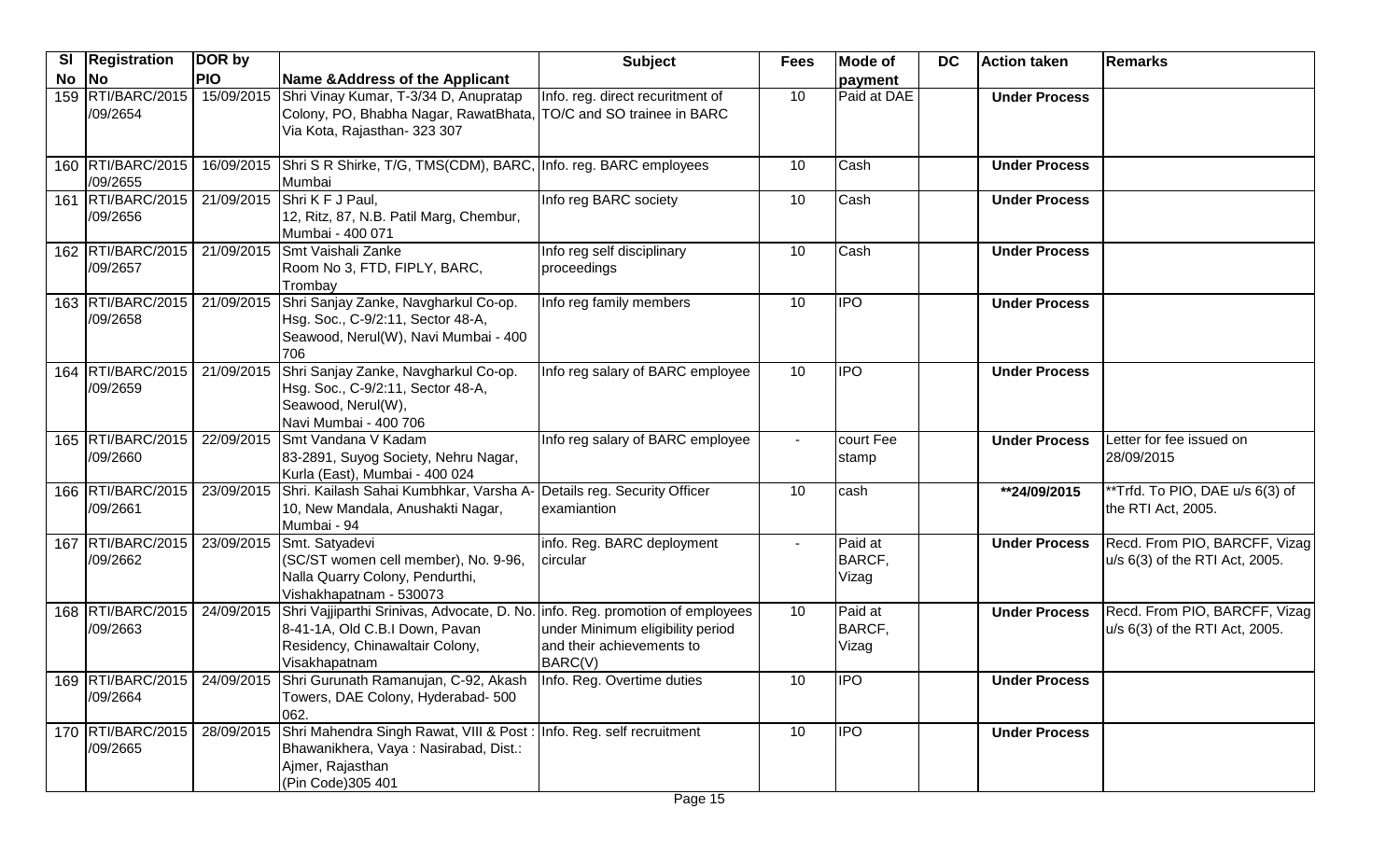|     | SI Registration      | DOR by     |                                                                                         | <b>Subject</b>                  | <b>Fees</b> | Mode of    | <b>DC</b> | <b>Action taken</b>  | Remarks |
|-----|----------------------|------------|-----------------------------------------------------------------------------------------|---------------------------------|-------------|------------|-----------|----------------------|---------|
|     | $No$ $No$            | <b>PIO</b> | Name & Address of the Applicant                                                         |                                 |             | payment    |           |                      |         |
|     |                      |            | 171 RTI/BARC/2015   28/09/2015 Shri Cheruku Krishna, R/No.3, B/No-                      | Info reg post of Driver in BARC | 10          | <b>IPO</b> |           | <b>Under Process</b> |         |
|     | /09/2666             |            | 16/B, Sai Krupa Society, Mhada Colony,                                                  |                                 |             |            |           |                      |         |
|     |                      |            | Rly. Crossing, Vashinaka, Mahul Road,                                                   |                                 |             |            |           |                      |         |
|     |                      |            | Chembur, Mumbai - 400 074                                                               |                                 |             |            |           |                      |         |
|     |                      |            |                                                                                         |                                 |             |            |           |                      |         |
|     | 172 RTI/BARC/2015    |            | 28/09/2015 Shri Sujit Kumar Das, 9, Chintamoni Das Info reg installation & operation of |                                 | 10          | <b>IPO</b> |           | <b>Under Process</b> |         |
|     | 1/09/2667            |            | Lane, P.O. Amherst Street, Kolkata -                                                    | X-ray machine                   |             |            |           |                      |         |
|     |                      |            | 700009                                                                                  |                                 |             |            |           |                      |         |
| 173 |                      |            | 28/09/2015 Shri Aniket Shukla,                                                          | Info reg interview marks        | 10          | <b>IDD</b> |           | <b>Under Process</b> |         |
|     | <b>RTI/BARC/2015</b> |            | 47, Shreeniketan, Anushakti Nagar,                                                      |                                 |             |            |           |                      |         |
|     | /09/2668             |            | Mumbai - 400 094                                                                        |                                 |             |            |           |                      |         |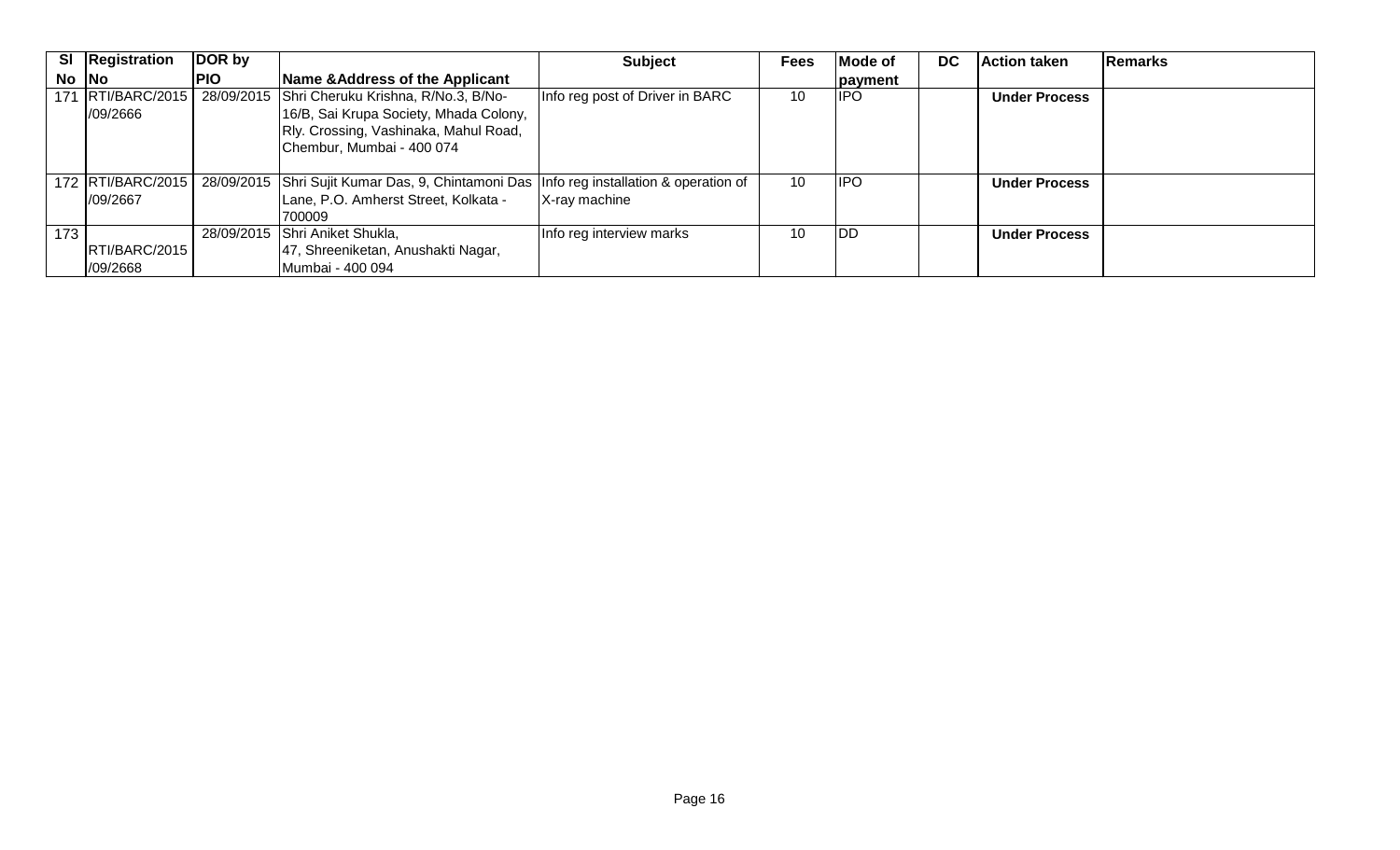## **FIRST APPEAL**

|                |                     |            | Name & Address of the Applicant                | <b>Subject</b>                     | <b>Action taken</b>       | <b>Disposal of Appeal</b>   | <b>Remarks</b> |
|----------------|---------------------|------------|------------------------------------------------|------------------------------------|---------------------------|-----------------------------|----------------|
| <b>SI</b>      | <b>Registration</b> |            |                                                |                                    |                           |                             |                |
| <b>No</b>      | <b>No</b>           | DOR by PIO |                                                |                                    |                           |                             |                |
|                | RTI/BARC/2015       | 23/03/2015 | Shri J. Ravindran, 48M/5                       | Info. Reg. departmental            | <b>Information</b>        | Appeal recd. on 06/05/2015. |                |
|                | /03/2380            |            | Nanthagopalapuram East, Tuticorin-             | transport facilities availed by PH | provided on               | Disposed of on 04/06/2015.  |                |
| $\mathbf 1$    |                     |            | 628 002                                        | <b>BARC</b> employees              | 10/04/2015                |                             |                |
|                | RTI/BARC/2015       | 04-08-2015 | Shri. Puwar Dhairyapalsinh                     | Inf. Reg. changes made in MEP      | Information               | Appeal recd. on 11/05/2015. |                |
|                | /04/2408            |            | Narpatsinh, No. 20, Brindavan,                 | for promotion from SO/D to         | provided on               | Disposed of on 04/06/2015.  |                |
|                |                     |            | bhavini Township, Anupuram, Pin -              | SO/E, direct recruit SO, etc.      | 22/04/2015                |                             |                |
| $\overline{2}$ |                     |            | 603 127, Tamil Nadu.                           |                                    |                           |                             |                |
|                | RTI/BARC/2015       | 31/03/2015 | Shri. Abanikanta Bhadra, P. G.                 | Result of Interview for Technical  | Information               | Appeal recd. on 14/05/2015. |                |
|                | /03/2388            |            | Department of Environmental                    | Officer/D (TO/D)(Botany)           | provided on               | Disposed of on 26/06/2015.  |                |
|                |                     |            | Sciences, Sambalpur University,                |                                    | 22/04/2015                |                             |                |
|                |                     |            | Jyotiihr - 768 019, Bunla, Sambalpur,          |                                    |                           |                             |                |
| 3              |                     |            | Odisha.                                        |                                    |                           |                             |                |
|                | RTI/BARC/2015       | 27/03/2015 | Shri. Shakir Ahamad Lohar, EF 06,              | Detials reg. forwading             | <b>Information</b>        | Appeal recd. on 29/05/2015. |                |
|                | /03/2387            |            | HWPM Colony, Ashwapuram,                       | applications in other central      | provided on               | Disposed of on 03/07/2015.  |                |
| 4              |                     |            | Khammam, Pin - 507 116,                        | govt. vacancies.                   | 10/04/2015                |                             |                |
|                | RTI/BARC/2015       | 05-07-2015 | Telangana.<br>Ms. Nidhi Gupta, 604, Akashratna | Details of fabrication work        | Information               | Appeal recd. on 04/06/2015. |                |
|                | /05/2446            |            | Building, Anushaktinagar, mumbai -             |                                    |                           |                             |                |
| 5              |                     |            | Pin - 400 094.                                 |                                    | provided on<br>27/05/2015 | Disposed of on 09/07/2015.  |                |
|                | RTI/BARC/2015       | 04-08-2015 | Shri. R. K. Verma, BARCOA                      | Copy and details of APAR of        | *06/05/2015               | Appeal recd. on 05/06/2015. |                |
|                | /04/2403            |            | Education Complex, Bhagirathi                  | self for the period 2012-2013      |                           | Disposed of on 09/07/2015.  |                |
|                |                     |            | Building, Anushaktinagar, Mumbai -             | and 2013-2014                      |                           |                             |                |
| 6              |                     |            | 94.                                            |                                    |                           |                             |                |
|                | RTI/BARC/2015       | 04-08-2015 | Shri. R. K. Verma, BARCOA                      | Details of fabrication work        | *05/05/2015               | Appeal recd. on 05/06/2015. |                |
|                | /04/2406            |            | Education Complex, Bhagirathi                  |                                    |                           | Disposed of on 09/07/2015   |                |
|                |                     |            | Building, Anushaktinagar, Mumbai -             |                                    |                           |                             |                |
| $\overline{7}$ |                     |            | 94.                                            |                                    |                           |                             |                |
|                | RTI/BARC/2015       | 28/04/2015 | Shri. M. C. Goel, Secretary,                   | Inf. Reg. vehicle movement in      | <b>Information</b>        | Appeal recd. on 12/06/2015. |                |
|                | /04/2432            |            | BARCOA, BARCOA Educational                     | north Gate                         | provided on               | Disposed of on 24/07/2015   |                |
|                |                     |            | Complex, Bhagirathi Building,                  |                                    | 14/05/2015                |                             |                |
| 8              |                     |            | Anushaktinagar, Mumbai - 94.                   |                                    |                           |                             |                |
|                | RTI/BARC/2015       | 21/04/2015 | Smt. Sushma Alaguvadivel, 101,                 | Inf. Reg. representaton made by    | Information               | Appeal recd. on 29/06/2015. |                |
|                | /04/2418            |            | Purnima, ATS East, Anupuram, Pin -             | self                               | provided on               | Disposed of on 27/07/2015   |                |
| 9              |                     |            | 603127, Tamil Nadu                             |                                    | 18/05/2015                |                             |                |
|                | RTI/BARC/2015       | 15/04/2015 | Shri. Krishna Murari Meena, 690,               | Inf. Reg. TC Circular dated        | <b>Information</b>        | Appeal recd. on 03/07/2015. |                |
|                | /04/2412            |            | Balkaji Nagar, Kota - 324005                   | 20/09/2012                         | provided on               | Disposed of on 31/07/2015   |                |
| 10             |                     |            | (Rajasthan)                                    |                                    | 1/5/2015                  |                             |                |

**Quaterly Report on Implementation of RTI for the period from 01/07/2015 to 30/09/2015**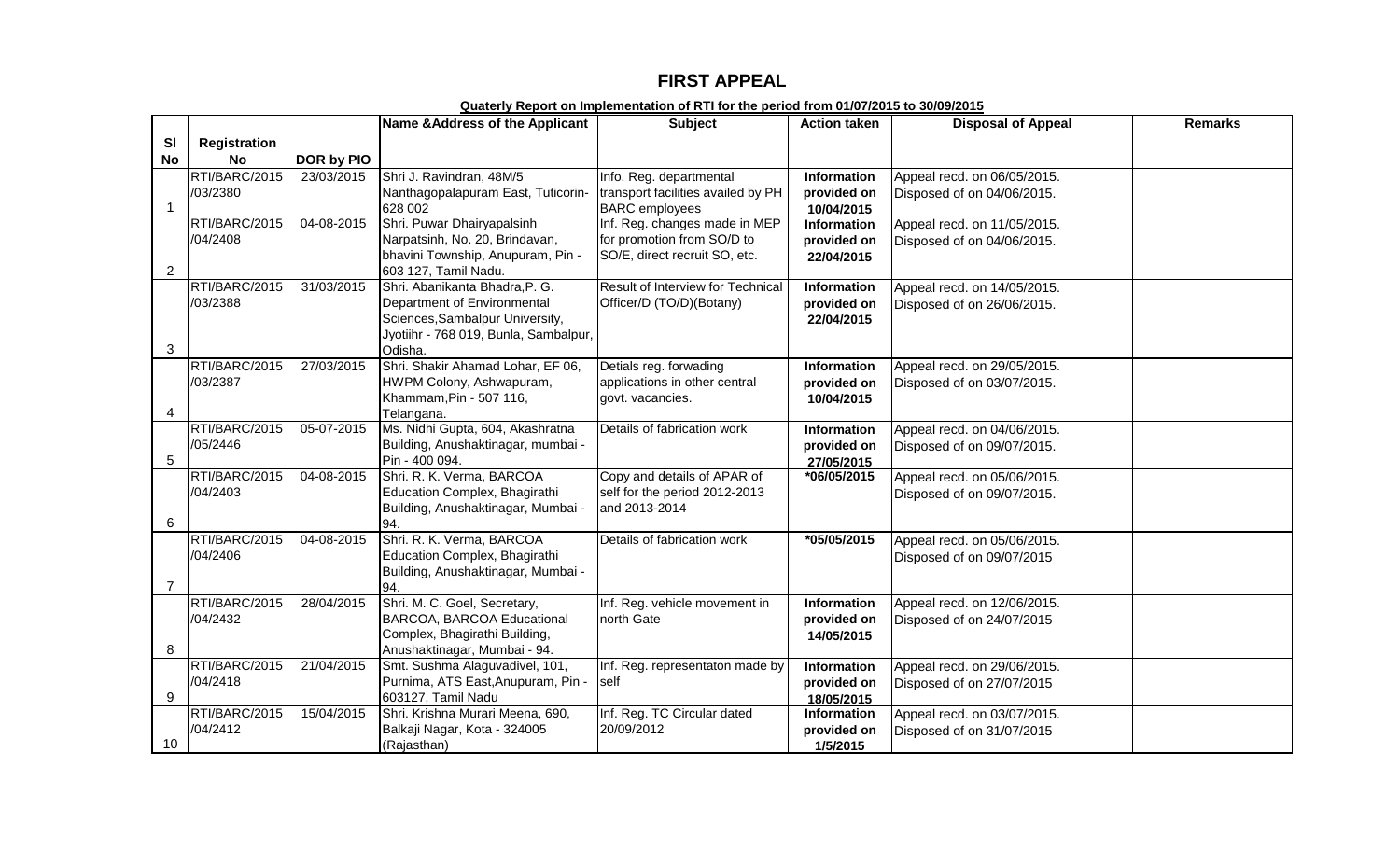|    | RTI/BARC/2015 | 05-12-2015 | Shri. G. Venkateswarlu, H. No. 6-               | Inf. Reg. recruitment norms for   | Information | Appeal recd. on 06/07/2015. |  |
|----|---------------|------------|-------------------------------------------------|-----------------------------------|-------------|-----------------------------|--|
|    | /05/2450      |            | 117/2, Teachers Colony, Opp Water               | SO/SB                             | provided on | Disposed of on 27/07/2015   |  |
|    |               |            | Tank lane Nagaram, Hyderabad, Pin               |                                   | 2/6/2015    |                             |  |
| 11 |               |            | : 500 083.                                      |                                   |             |                             |  |
|    | RTI/BARC/2015 | 15/06/2015 | Shri S.G Gaikar, Spl. Recovery &                | info. Reg. BARC employee          | *02/07/2015 | Appeal recd. on 10/07/2015. |  |
|    | /06/2513      |            | Sales Officer, Yashomandir Co-op.               |                                   |             | Disposed of on 31/07/2015.  |  |
|    |               |            | Cr. Society, 307, Mahavir Apartment,            |                                   |             |                             |  |
|    |               |            | Pantnagar, Ghatkopar(East),                     |                                   |             |                             |  |
| 12 |               |            | Mumbai-400075.                                  |                                   |             |                             |  |
|    | RTI/BARC/2015 | 06-02-2015 | Ms. Nidhi Gupta, 604, Akashratna                | Info. Reg. BARC employees         | *09/06/2015 | Appeal recd. on 14/07/2015. |  |
|    | /06/2485      |            | Building, Anushaktinagar, Mumbai,               |                                   |             | Disposed of on 24/08/2015.  |  |
| 13 |               |            | Maharashtra- 400 094.                           |                                   |             |                             |  |
|    | RTI/BARC/2015 | 24/06/2015 | Shri.Shashi Kant, 12-B, Anapurna,               | Copies of notings and letter      | *07/07/2015 | Appeal recd. on 13/07/2015. |  |
| 14 | /06/2521      |            | Anushaktinagar, Mumbai - 400 094                | given by BARC employee            |             | Disposed of on 24/08/2015.  |  |
|    | RTI/BARC/2015 | 06-02-2015 | Ms. Nidhi Gupta, 604, Akashratna                | Info. Reg. self                   | Information | Appeal recd. on 15/07/2015  |  |
|    | /06/2486      |            | Building, Anushaktinagar, Mumbai,               |                                   | provided on | Disposed of on 21/08/2015.  |  |
| 15 |               |            | Maharashtra- 400 094.                           |                                   | 19/06/2015  |                             |  |
|    | RTI/BARC/2015 | 06-01-2015 | Smt. P. C. M. Padmaja, 36/256-73,               | Inf. Reg. leave particulars of    | *09/07/2015 | Appeal recd. on 21/07/2015. |  |
|    | /06/2483      |            | Chinna Chowk, Beside Bharat Nagar BARC employee |                                   |             | Disposed of on 17/08/2015.  |  |
|    |               |            | Telephone Exchange, Kadapa -                    |                                   |             |                             |  |
| 16 |               |            | 516002                                          |                                   |             |                             |  |
|    | RTI/BARC/2015 | 06-01-2015 | Shri. P. Sukruth, 36/256-73, Chinna             | Inf. Reg. leave particulars of    | *13/07/2015 | Appeal recd. on 21/07/2015. |  |
|    | /06/2484      |            | Chowk, Beside Bharat Nagar                      | <b>BARC</b> employee              |             | Disposed of on 24/08/2015.  |  |
|    |               |            | Telephone Exchange, Kadapa -                    |                                   |             |                             |  |
| 17 |               |            | 516002                                          |                                   |             |                             |  |
|    | RTI/BARC/2015 | 06-01-2015 | Shri. Ghan Shyam Joshi, 345-Urban               | Details of research/study on      | Information | Appeal recd. on 23/07/2015. |  |
|    | /06/2479      |            | Estate, Phase No. 2, Patiala, Patiala           | bottled drinking water            | provided on | Disposed of on 17/08/2015.  |  |
| 18 |               |            | (Punjab) - 147 002                              |                                   | 19/06/2015  |                             |  |
|    | RTI/BARC/2015 | 06-02-2015 | Ms. Nidhi Gupta, 604, Akashratna                | info. Reg. complaint /            | Information | Appeal recd. on 28/07/2015. |  |
|    | /06/2488      |            | Building, Anushaktinagar, Mumbai,               | disciplinary proceedings          | provided on | Disposed of on 26/08/2015.  |  |
| 19 |               |            | Maharashtra- 400 094.                           | registered against self           | 19/06/2015  |                             |  |
|    | RTI/BARC/2015 | 19/6/2015  | Shri S.K. Das, SO/G, AMD, CR, Civil             | Information regarding interview   | Information | Appeal recd. on 29/07/2015. |  |
|    | /06/2517      |            | Lines, Nagpur 440 001                           | for SO/F and promotion norms      | provided on | Disposed of on 26/08/2015.  |  |
| 20 |               |            |                                                 | for SO/H+                         | 09/07/2015  |                             |  |
|    | RTI/BARC/2015 | 27/05/2015 | Ms. Nidhi Gupta, 604, Akashratna                | Inf. Reg. funds and other details | Information | Appeal recd. on 08/08/2015. |  |
|    | /05/2472      |            | building, Anushakti Nagar, Mumbai,              | for creation of Security          | provided on | Disposed of on 15/09/2015.  |  |
| 21 |               |            | Pin - 400 094                                   | Technical support section         | 25/06/2015  |                             |  |
|    | RTI/BARC/2015 | 28/05/2015 | Ms. Nidhi Gupta, 604, Akashratna                | Inf. Reg. surplus and redeployed  | *25/06/2015 | Appeal recd. on 08/08/2015. |  |
|    | /05/2476      |            | building, Anushakti Nagar, Mumbai,              | employees                         |             | Disposed of on 10/09/2015.  |  |
| 22 |               |            | Pin - 400 094                                   |                                   |             |                             |  |
|    | RTI/BARC/2015 | 07-01-2015 | Shri. Puwar Dhairyapalsinh                      | Inf. Reg. TC guidelines w.r.t.    | Information | Appeal recd. on 10/08/2015. |  |
|    | /07/2540      |            | Narpatsinh, No. 20, Brindavan,                  | promotion norms                   | provided on | Disposed of on 16/09/2015.  |  |
|    |               |            | bhavini Township, Anupuram, Pin -               |                                   | 17/07/2015  |                             |  |
| 23 |               |            | 603 127, Tamil Nadu.                            |                                   |             |                             |  |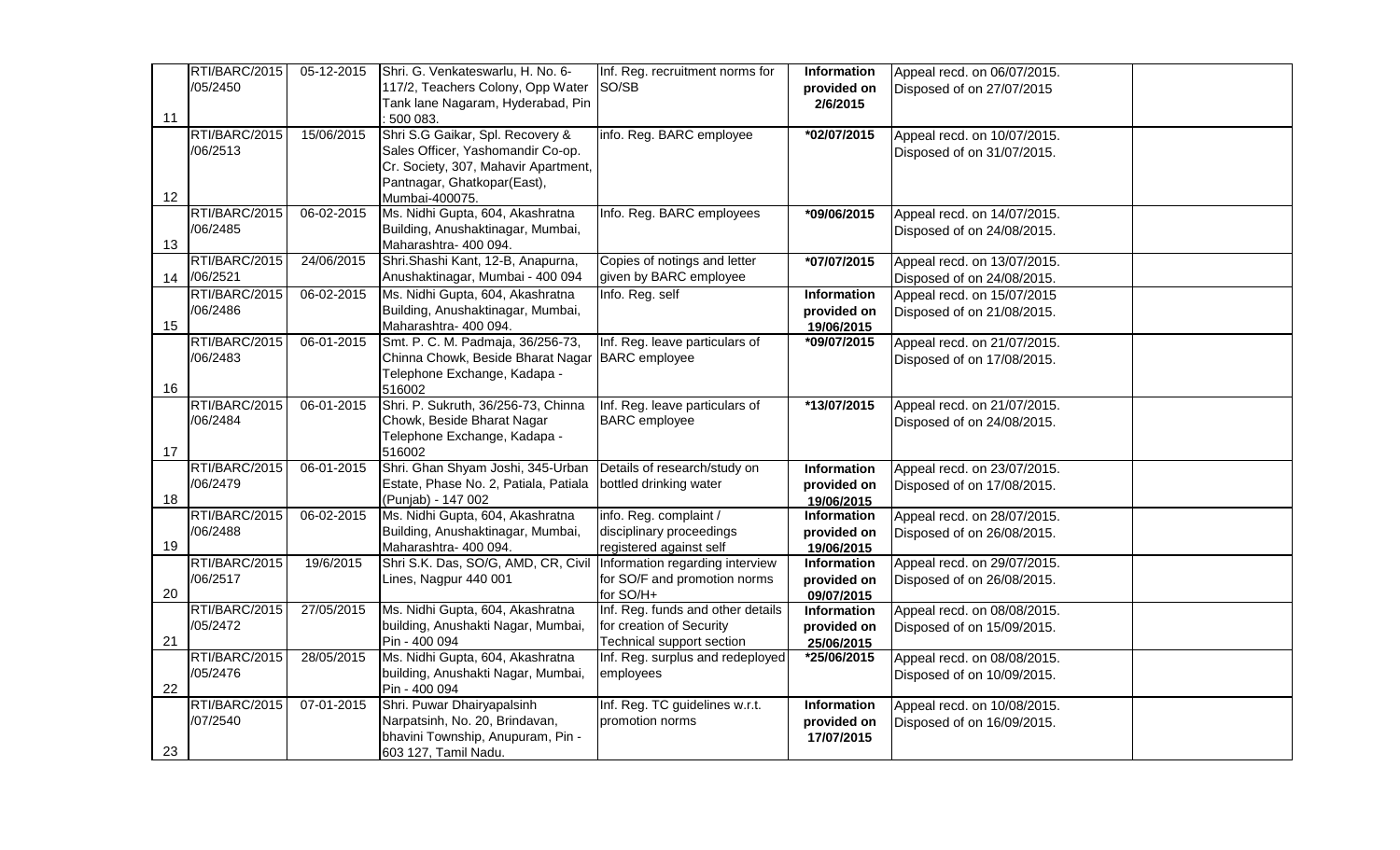|    | RTI/BARC/2015 | 07-03-2015 | Shri V. S. Kumar,                                          | Inf. Reg. Recruitment Policy      | Information  | Appeal recd. on 10/08/2015. |  |
|----|---------------|------------|------------------------------------------------------------|-----------------------------------|--------------|-----------------------------|--|
|    | /07/2550      |            | 8 Brindhavan, BHAVINI Township,                            |                                   | provided on  | Disposed of on 10/09/2015.  |  |
| 24 |               |            | Anupuram-603127                                            |                                   | 28/07/2015   |                             |  |
|    | RTI/BARC/2015 | 07-01-2015 | Shri. Bhupesh Jain, RMO Quarters,                          | Inf. Reg. revision of stipends of | Information  | Appeal recd. on 11/08/2015. |  |
|    | /07/2541      |            | BARC Hospital, Anushaktinagar,                             | DNB resident doctor in BARC       | provided on  | Disposed of on 14/09/2015.  |  |
|    |               |            | Mumbai, Pin - 400 094, Maharashtra. Hospital.              |                                   | 15/07/2015   |                             |  |
| 25 |               |            |                                                            |                                   |              |                             |  |
|    | RTI/BARC/2015 | 07-15-2015 | Shri. Shaikh Mohammad Khalid, 371, Inf. Reg. BARC employee |                                   | *27/07/2015  | Appeal recd. on 13/08/2015. |  |
|    | /07/2562      |            | Yar Mohd Plot, Char Null, Jawahar                          |                                   |              | Disposed of on 10/09/2015.  |  |
|    |               |            | Nagar, Santacruz (East), Mumbai -                          |                                   |              |                             |  |
| 26 |               |            | 400 055.                                                   |                                   |              |                             |  |
|    | RTI/BARC/2015 | 06-10-2015 | Ms Nidhi Gupta, , 604, Akashratna                          | Copies of official communication  | Information  | Appeal recd. on 17/08/2015. |  |
|    | /06/2505      |            | Building, Anushakti nagar, Mumbai,                         | and other documents of self       | provided on  | Disposed of on 16/09/2015.  |  |
| 27 |               |            | Pin - 400 094.                                             |                                   | 07/08/2015   |                             |  |
|    | RTI/BARC/2015 | 07-03-2015 | Shri Shashi Kant,                                          | Copy of correspondence letter     | *24/07/2015  | Appeal recd. on 04/09/2015. |  |
|    | /07/2549      |            | 12-B, Annapurna, Anushakti Nagar,                          |                                   |              | <b>Under Process</b>        |  |
| 28 |               |            | Mumbai-400094                                              |                                   |              |                             |  |
|    | RTI/BARC/2015 | 13/08/2015 | Mr. Shaikh Mohammed Khalid, 371,                           | info reg. departmental enquiry    | *19/08/2015  | Appeal recd. on 09/09/2015. |  |
|    | /08/2611      |            | Yar Mohd Plot, Char Null, Jawahar                          | against BARC employee             |              | <b>Under Process</b>        |  |
|    |               |            | Nagar, Santacruz (east), Mumbai-                           |                                   |              |                             |  |
| 29 |               |            | 400 055.                                                   |                                   |              |                             |  |
|    | RTI/BARC/2015 | 13/08/2015 | Shri N Gummireddy, D 110, Kaiga                            | info. Reg. rules/procedures for   | *01/09/2015  | Appeal recd. on 14/09/2015. |  |
|    | /08/2607      |            | Township, Karwar, Karnataka- 581                           | SO/B to SO/C                      |              | <b>Under Process</b>        |  |
| 30 |               |            | 400                                                        |                                   |              |                             |  |
|    | RTI/BARC/2015 | 08-12-2015 | Shri Anilkumar R.S., C-3/5/3, Kaiga                        | Info. Reg. STPT exam between      | *25/08/2015  | Appeal recd. on 21/09/2015. |  |
|    | /08/2595      |            | township, Kaiga, PO, Karnataka-                            | 2010 to 2014                      |              | <b>Under Process</b>        |  |
| 31 |               |            | 581400                                                     |                                   |              |                             |  |
|    | RTI/BARC/2015 | 13/08/2015 | Shri Vinay Kumar, T-3/34 D,                                | info. Reg. direct recruitment to  | Information  | Appeal recd. on 21/09/2015. |  |
|    | /08/2598      |            | Anupratap Colony, PO, Bhabha                               | the post of TO/C and SO/C         | provided on  | <b>Under Process</b>        |  |
|    |               |            | Nagar, RawatBhata, Via Kota,                               |                                   | 26/08/2015   |                             |  |
| 32 |               |            | Rajasthan- 323 307                                         |                                   |              |                             |  |
|    | RTI/BARC/2015 | 07-01-2015 | Shri. Vinay Kumar, T-3/34 D,                               | Inf. Reg. STPT-TO-2014            | Inmformation | Appeal recd. on 28/09/2015. |  |
|    | /07/2539      |            | Anupratap Colony, PO: Bhabha                               |                                   | provided on  | <b>Under Process</b>        |  |
|    |               |            | Nagar, Rawatbhatta, Via- Kota, Pin:                        |                                   | 15/07/2015   |                             |  |
| 33 |               |            | 323307, Rajasthan                                          |                                   |              |                             |  |
|    | RTI/BARC/2015 | 08-07-2015 | Dr. P. Venu Babu, Scientific Officer                       | Inf. Reg. XII Plan Projects of    | Inmformation | Appeal recd. on 29/09/2015. |  |
|    | /08/2591      |            | F, Nuclear Agriculture &                                   | NABTD, BARC                       | provided on  | <b>Under Process</b>        |  |
|    |               |            | Biotechnology Division 3-4-S, Mod                          |                                   | 01/09/2015   |                             |  |
|    |               |            | Lab, BARC, Trombay, Mumbai - 400                           |                                   |              |                             |  |
| 34 |               |            | 085.                                                       |                                   |              |                             |  |